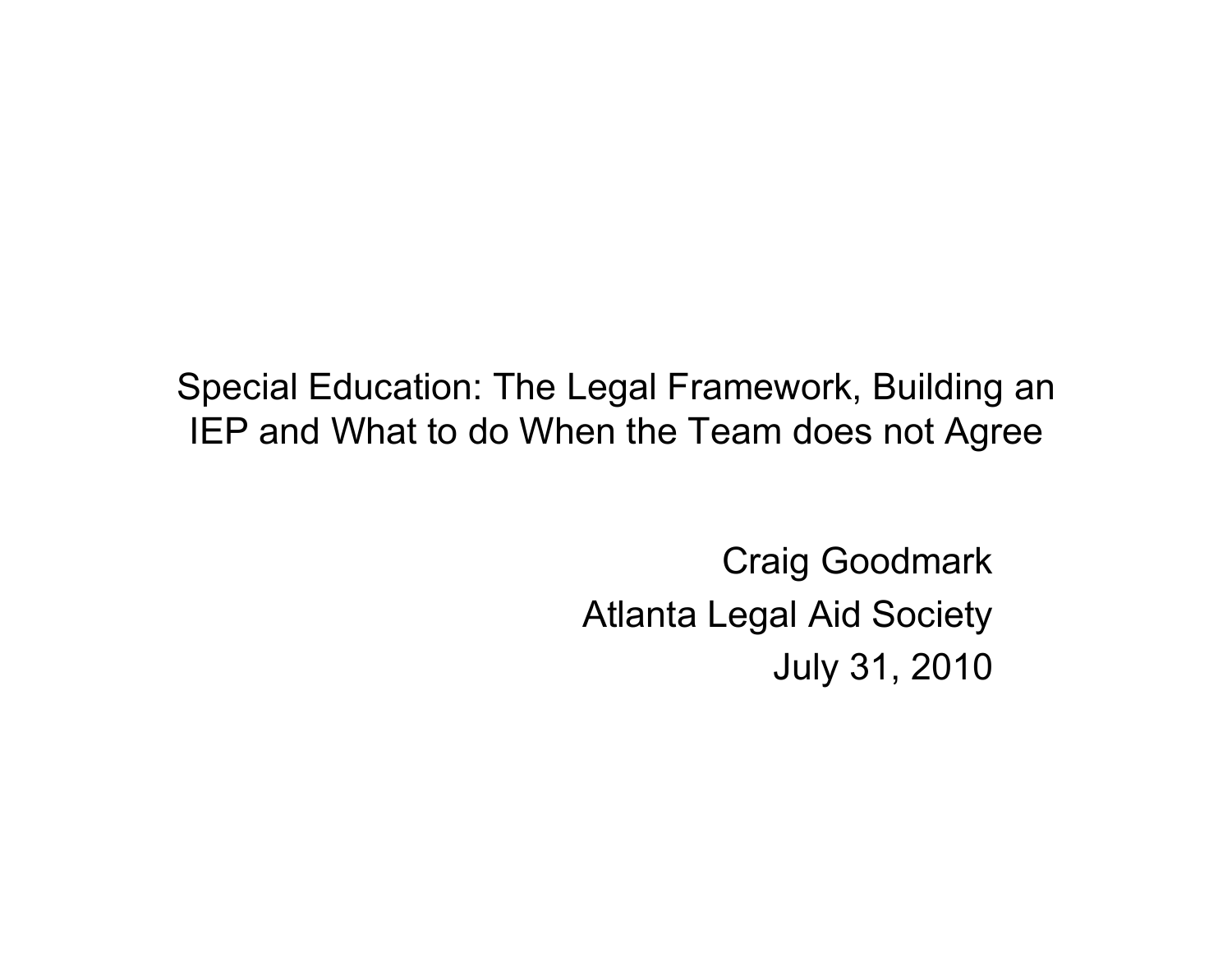# THE LAW

- Individuals with Disabilities in Education Act (IDEA), 20 U.S.C. §1400 *et seq.*
- Section 504 of the Vocational Rehabilitation Act, 29 U.S.C. § 794(a)
- Americans with Disabilities Act, 42 U.S.C. § 12101
- No Child Left Behind, 20 U.S.C. § 6301
- Families Educational Rights and Privacy Act (FERPA), 20 U.S.C. § 1232g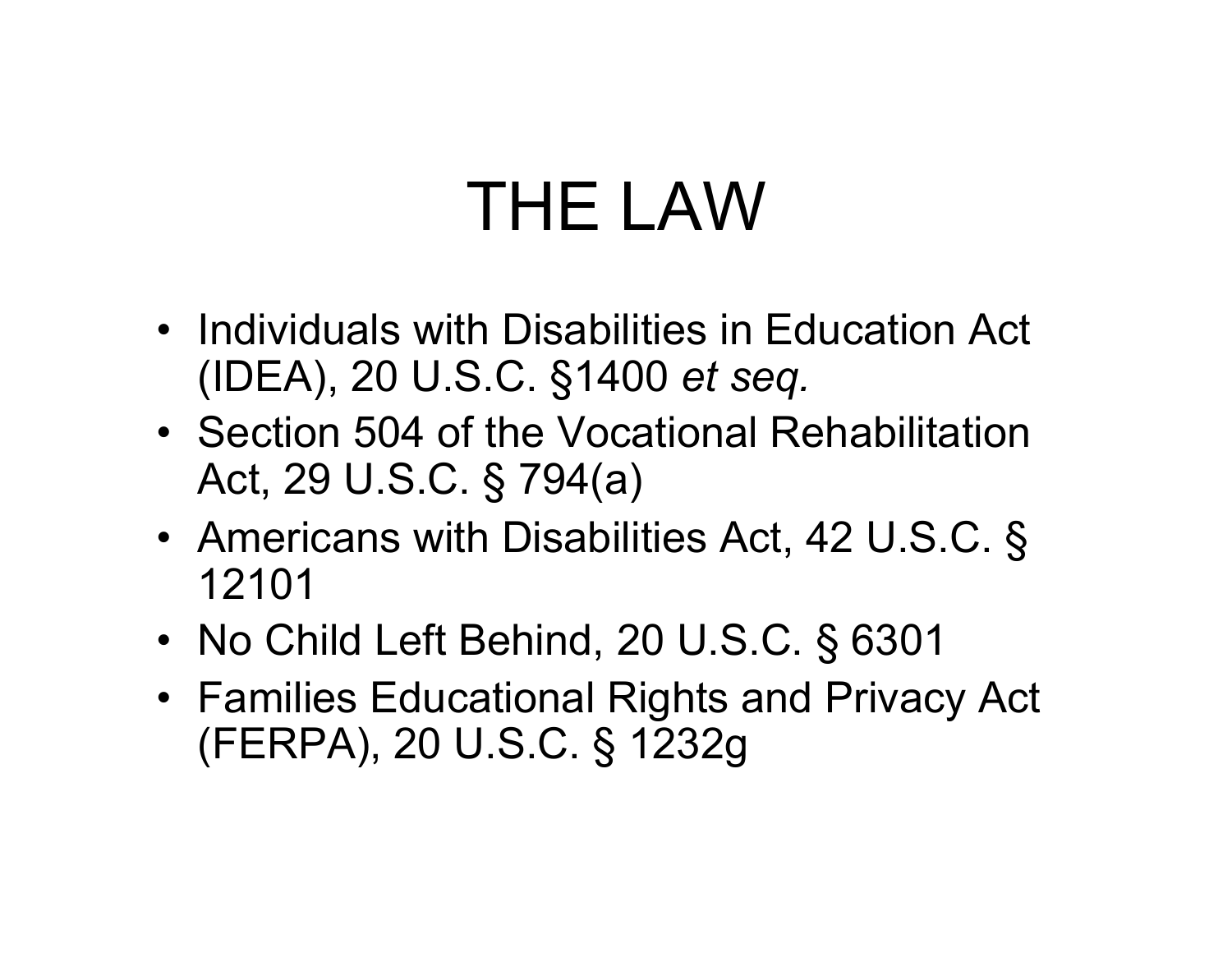#### **Student Population**



#### **IDEA/504 Students**

**Students are qualified under one or more of thirteen (14) IDEA disabling conditions. Specially designed individual education programs are planned for each student by IEP teams.** 

#### **Section 504 Students Only**

**Due to substantial mental or physical impairments that limit one or more of the student's major life activities, special accommodations to the student's program are required. A 504 accommodation plan is designed for each student according to individual need.** 

**Examples of potential 504 disabling conditions not typically covered under IDEA are:** 

- **communicable diseases HIV, tuberculosis**
- **medical conditions asthma, allergies, diabetes, heart disease**
- **temporary medical conditions due to illness or accident**
- **Attention Deficit Disorder (ADD, ADHD)**
- **recovering alcoholics and addicts**
- **other conditions**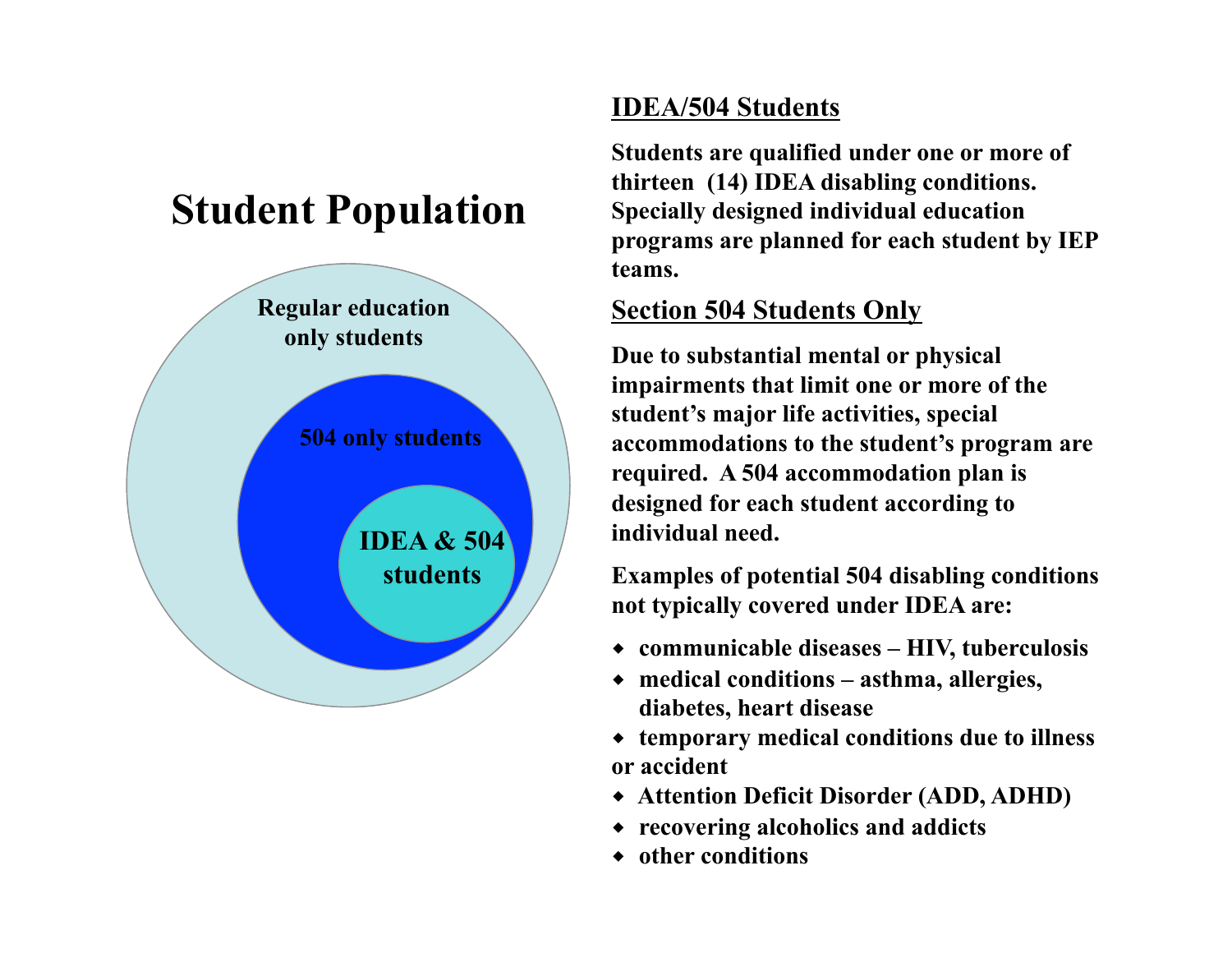# IDEA vs. Section 504

|                        | <b>IDEA</b>                                                                                                                                                                           | <b>§504</b>                                                                                                                                            |
|------------------------|---------------------------------------------------------------------------------------------------------------------------------------------------------------------------------------|--------------------------------------------------------------------------------------------------------------------------------------------------------|
| <b>Year Enacted</b>    | 1975                                                                                                                                                                                  | 1973                                                                                                                                                   |
| <b>Legal Citation</b>  | 20 U.S.C. 1400 et seq.<br>34 C.F.R. Part 300                                                                                                                                          | 29 U.S.C. 794<br>34 C.F.R. Part 104                                                                                                                    |
| <b>Type of Statute</b> | <b>Federal funding statute</b><br>providing federal aid to<br>states that ensures the<br>provision of free<br>appropriate public<br>education (FAPE) to<br>children with disabilities | Civil rights statute<br>protecting individuals<br>with disabilities from<br>discrimination in<br>programs and<br>activities receiving<br>federal funds |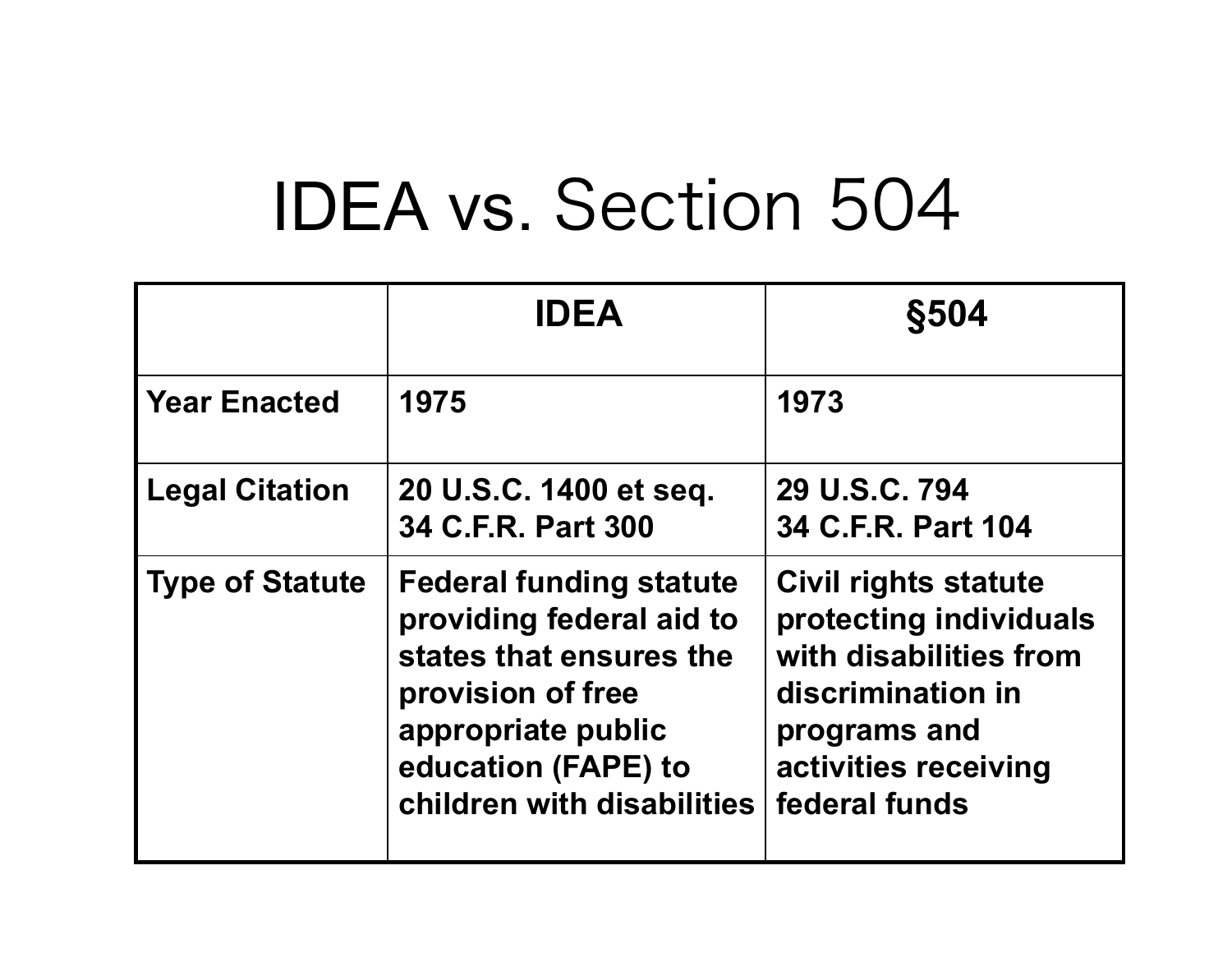|                          | <b>IDEA</b>                                                                                                                                                                                                                 | <b>§504</b>                                                                                                                                                                                                                                                                                                                        |
|--------------------------|-----------------------------------------------------------------------------------------------------------------------------------------------------------------------------------------------------------------------------|------------------------------------------------------------------------------------------------------------------------------------------------------------------------------------------------------------------------------------------------------------------------------------------------------------------------------------|
| Who is<br><b>Covered</b> | Infants and toddlers with<br>disabilities 0-2; children 3-21<br>who meet the definition of a<br>preschool child with a<br>disability or one of the 14<br>categories of disabilities<br>applicable to school-age<br>children | Any person with a<br>physical/mental<br>impairment which<br>substantially limits<br>one or more major life<br>activities (e.g., self-<br>care, manual tasks,<br>walking, seeing,<br>hearing, breathing,<br>learning, working),<br>who has a record of<br>such an impairment,<br>or is regarded as<br>having such an<br>impairment. |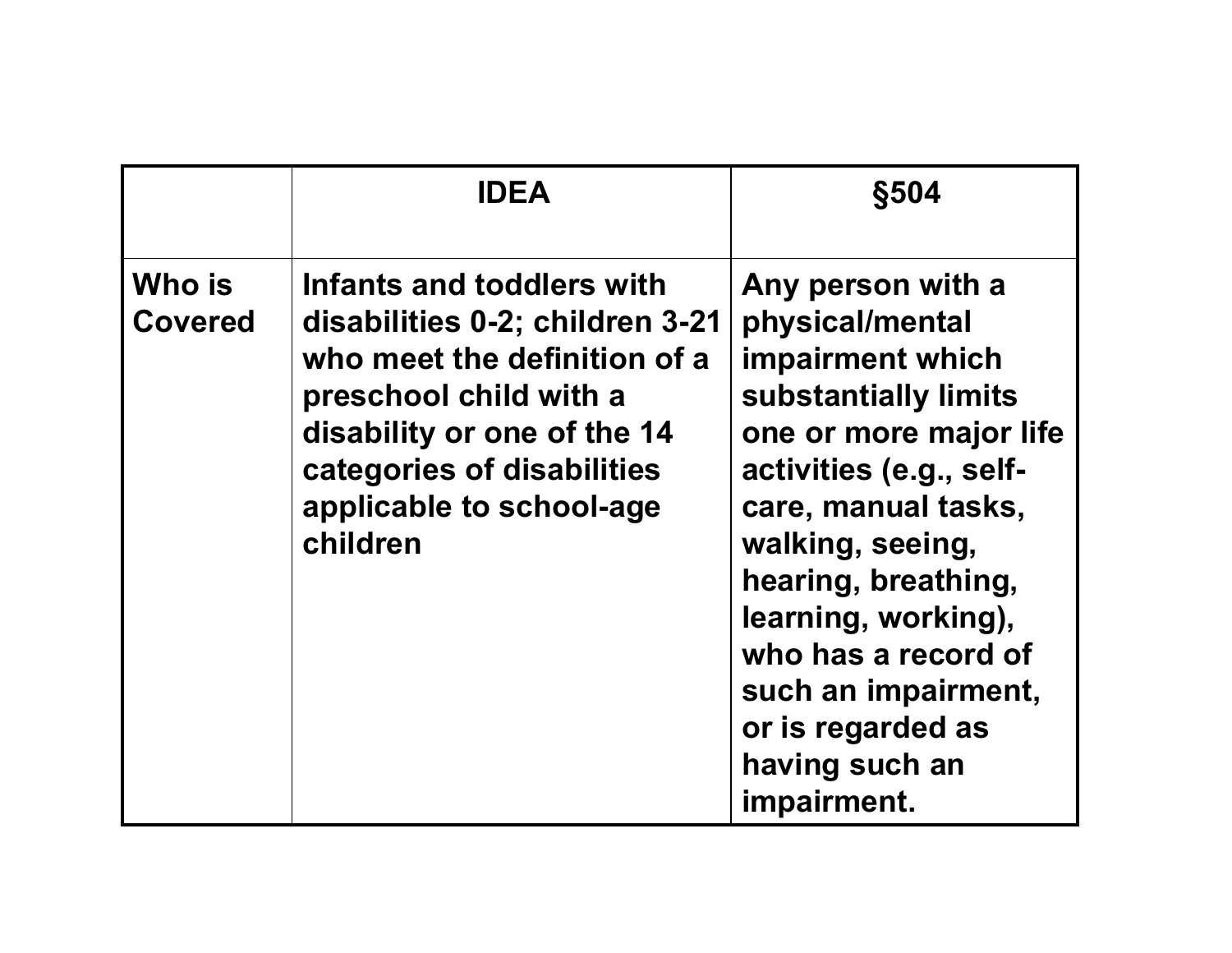|                                   | <b>IDEA</b>                                                                                                                                                                          | Section 504 of the<br><b>Rehabilitation Act</b><br>(S504)                                                                                                                                                                                                                                                          |
|-----------------------------------|--------------------------------------------------------------------------------------------------------------------------------------------------------------------------------------|--------------------------------------------------------------------------------------------------------------------------------------------------------------------------------------------------------------------------------------------------------------------------------------------------------------------|
| <b>Major</b><br><b>Provisions</b> | <b>Ensures procedural</b><br>safeguards and the<br>right to free appropriate<br>public education in the<br>least restrictive<br>environment in<br>accordance with the<br><b>IDEA</b> | No otherwise qualified<br>individual with<br>disability shall solely<br>by reason of his or her<br>disability be:<br>excluded from<br>participation in,<br>denied the<br>benefits of,<br>or be subjected<br>to<br>discrimination under<br>any program or<br>activity receiving<br>federal financial<br>assistance. |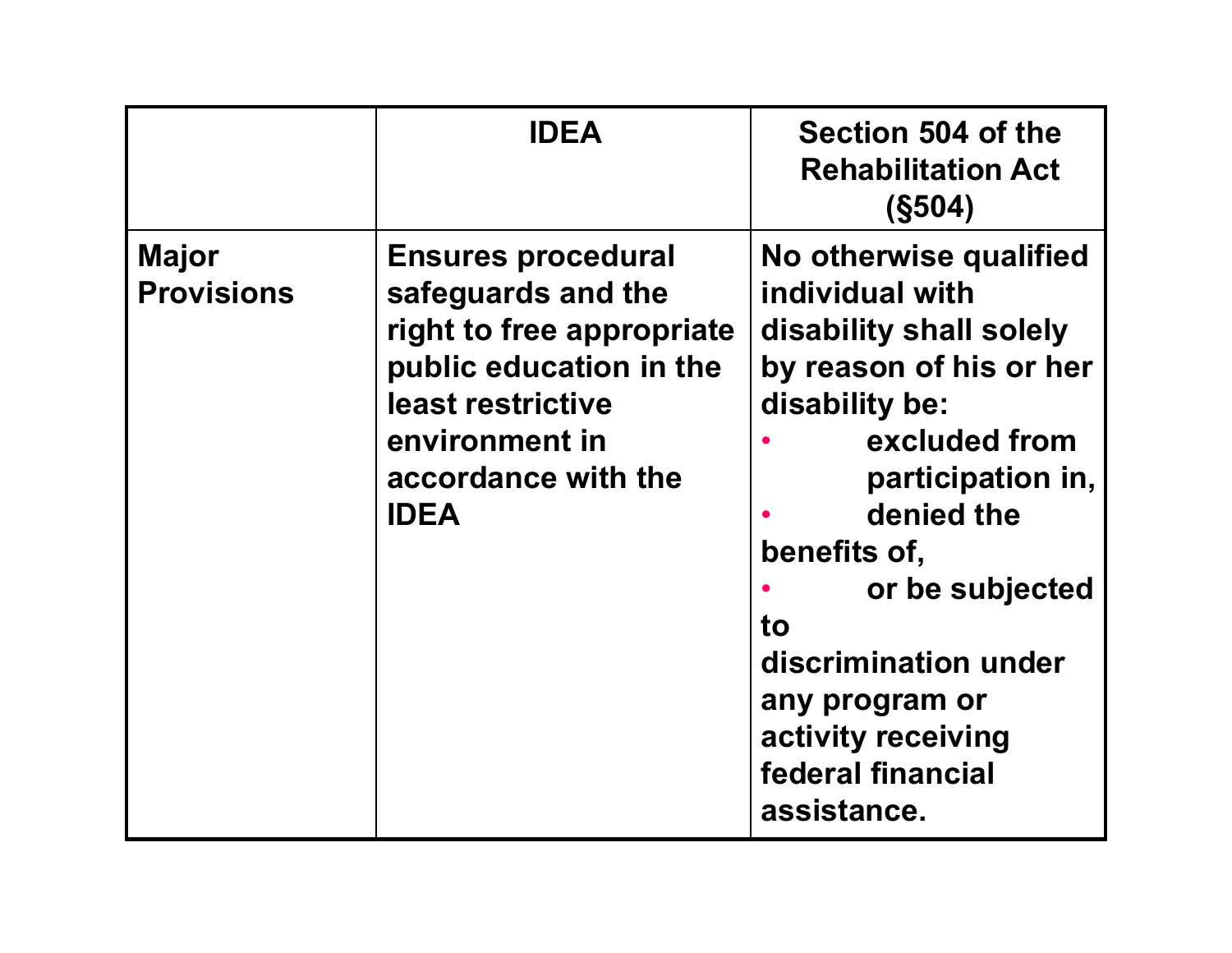#### FAPE under 504

- Like IDEA, Section 504 requires that students receive a free, appropriate public education.
- FAPE under 504 means, "regular or special education and related aids and services that (i) are designed to meet individual educational needs of handicapped persons as adequately as the needs of nonhandicapped persons are met and (ii) are based upon adherence to procedures. 34 C.F.R. §104.33 (b)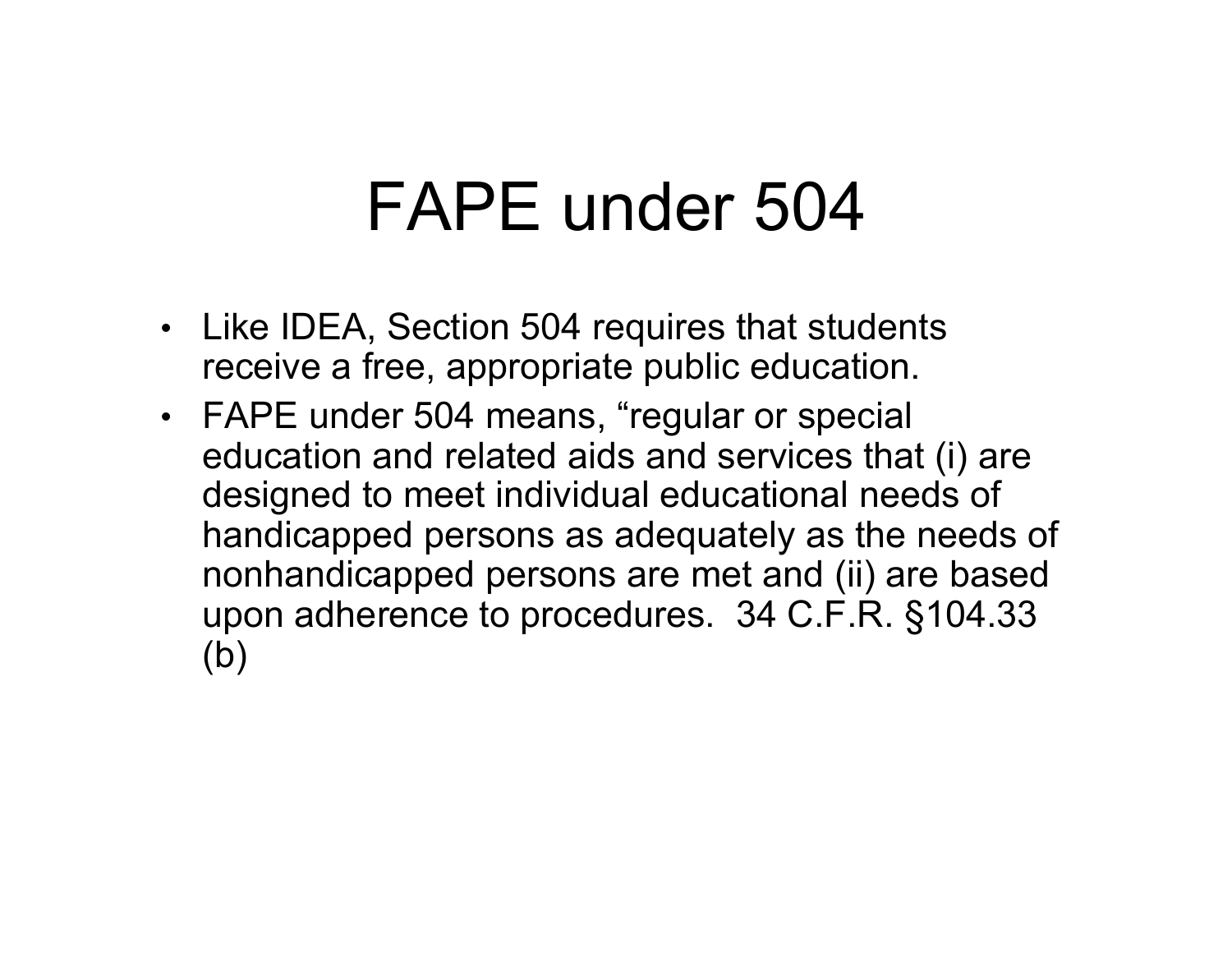|                 | <b>IDEA</b>                                                                                                                                                                             | Section 504                                                                                          |
|-----------------|-----------------------------------------------------------------------------------------------------------------------------------------------------------------------------------------|------------------------------------------------------------------------------------------------------|
| Free            | At no cost to the Family                                                                                                                                                                |                                                                                                      |
| Appropriate     | designed to provide<br>"educational benefit" for<br>a person with<br>disabilities                                                                                                       | an education<br>comparable to the<br>education provided to<br>those students who are<br>not disabled |
| <b>Services</b> | May include speech<br>and language therapy,<br>occupational therapy,<br>physical therapy,<br>counseling services,<br>psychological services,<br>social services, and<br>transportation. | Related services can be<br>provided but may<br>constitute need for<br><b>IDEA eligibility</b>        |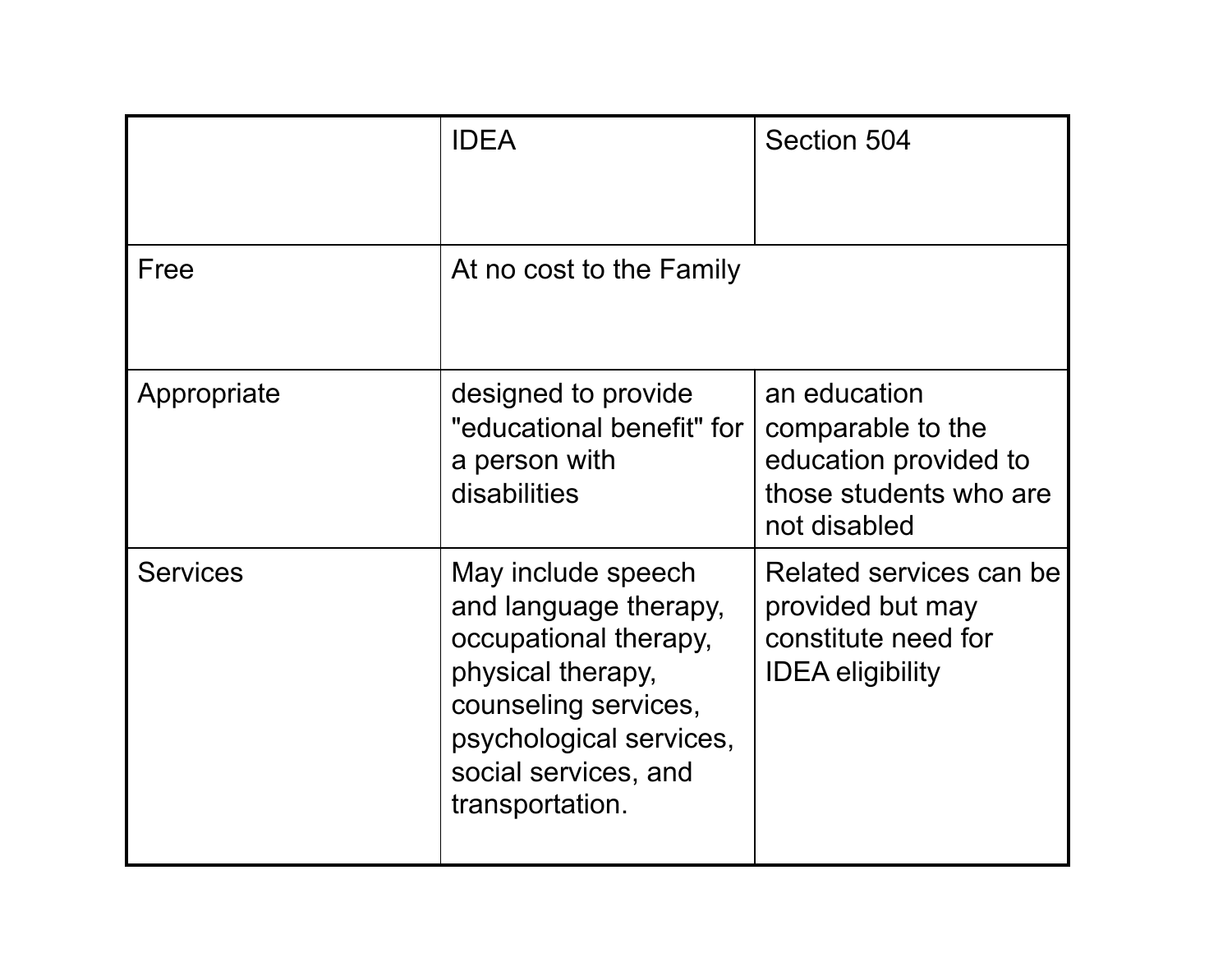# How to measure FAPE under Section 504

- Unlike IDEA's more specific and elaborate procedures, Section 504 provides a more general standard that prohibits discrimination and ensures equal access to the educational opportunities that exist.
- According to OCR, appropriate education is:
	- education services designed to meet the individual education needs of students with disabilities as adequately as the needs of nondisabled students are met;
	- the education of each student with a disability with nondisabled students, to the maximum extent appropriate to the needs of the student with a disability;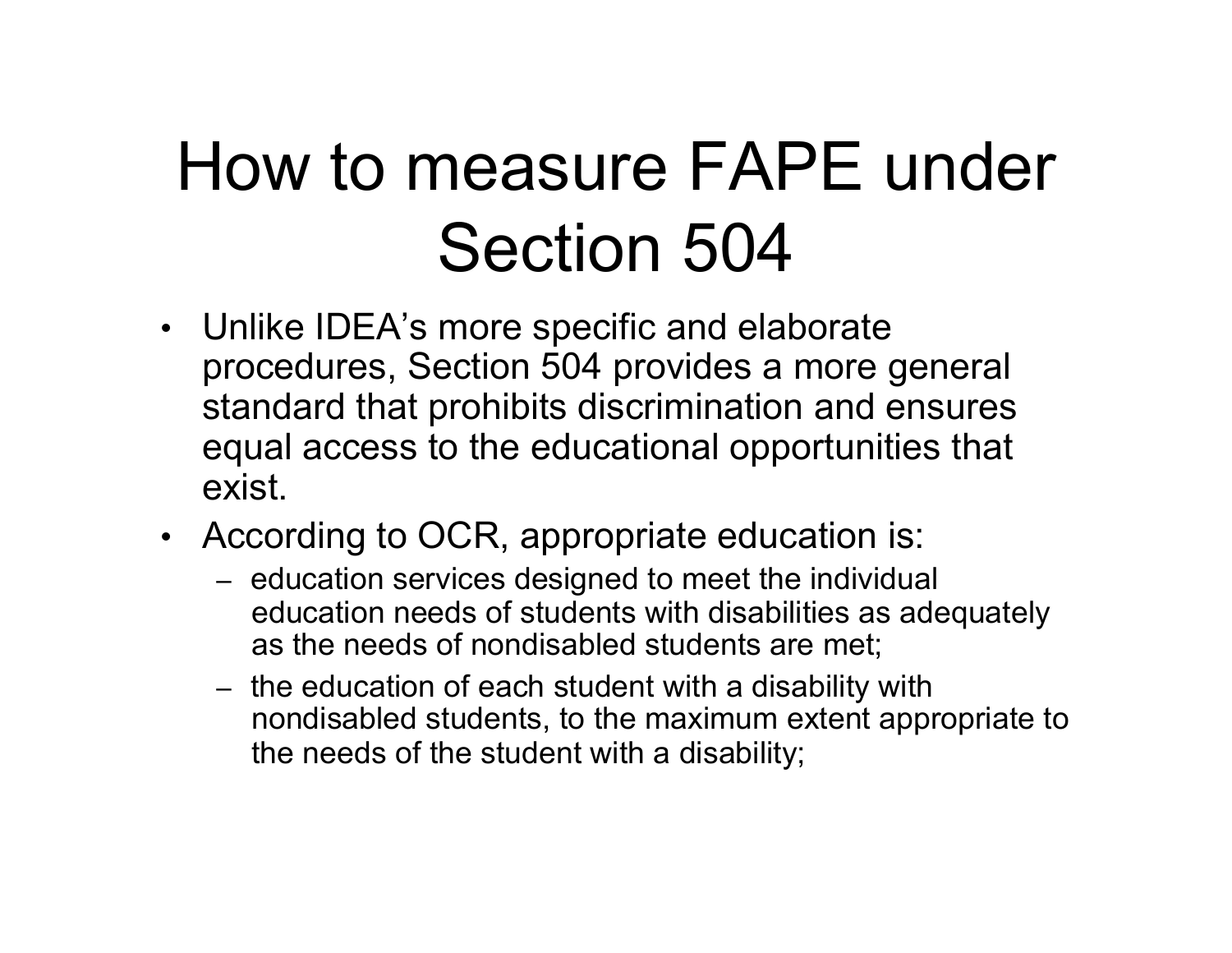# SPECIAL EDUCATION PROCESS

- IDENTIFICATION
- EVALUATION
- ELIGIBILITY
- PLACEMENT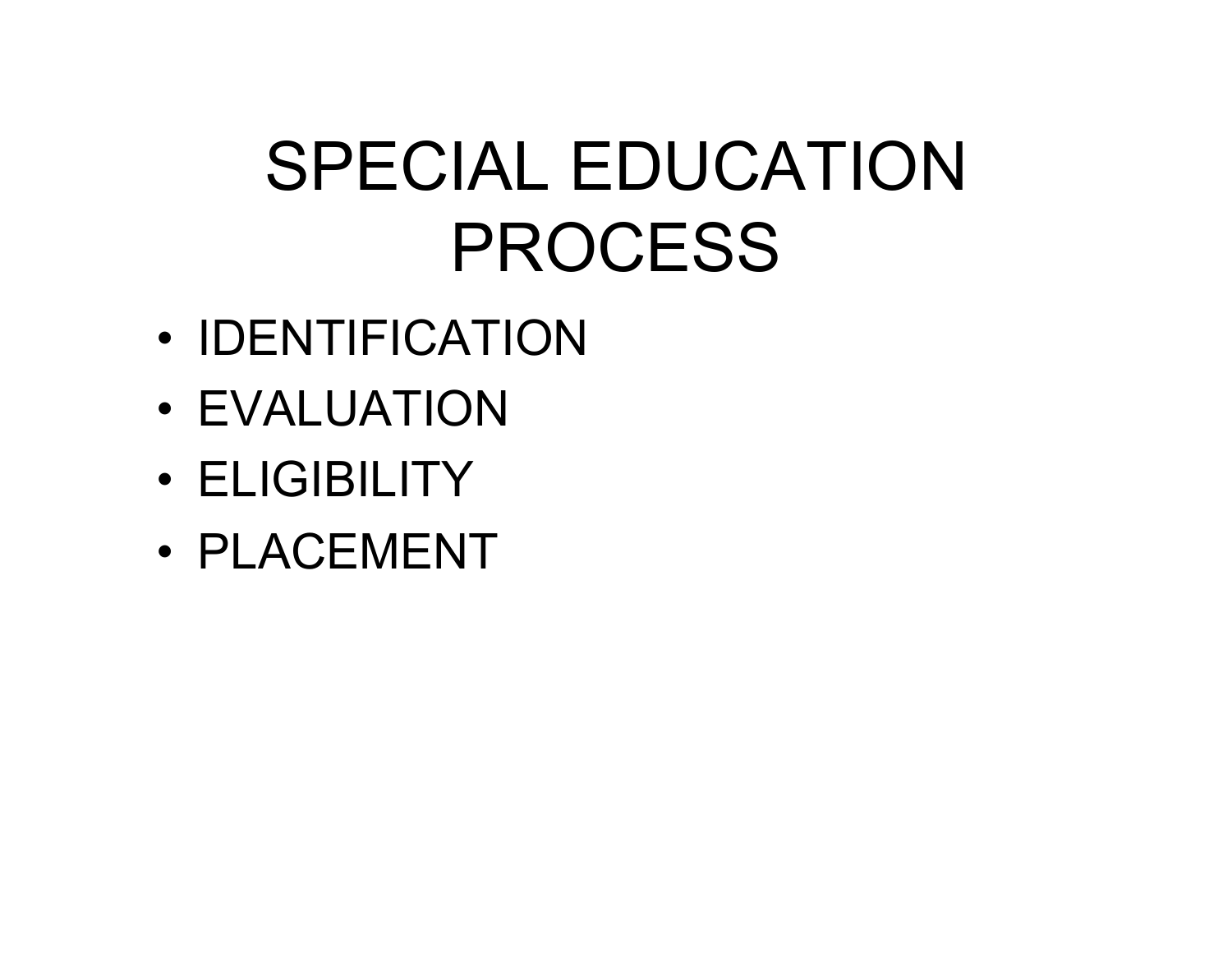# Who needs special education?

- A child having mental retardation, hearing impairment, speech or language impairment, visual impairment, serious emotional disturbance, orthopedic impairment, autism, traumatic brain injury, other health impairment, specific learning disability, deaf-blindness, or multiple disabilities and who, by reason thereof, needs special education and related services.
- Children aged 3 through 9 experiencing developmental delays (discretionary)
- U.S.C. §1401(3); 34 C.F.R. §300.8; GDOE Rule §160-4-7-.05 (See appendix to rule).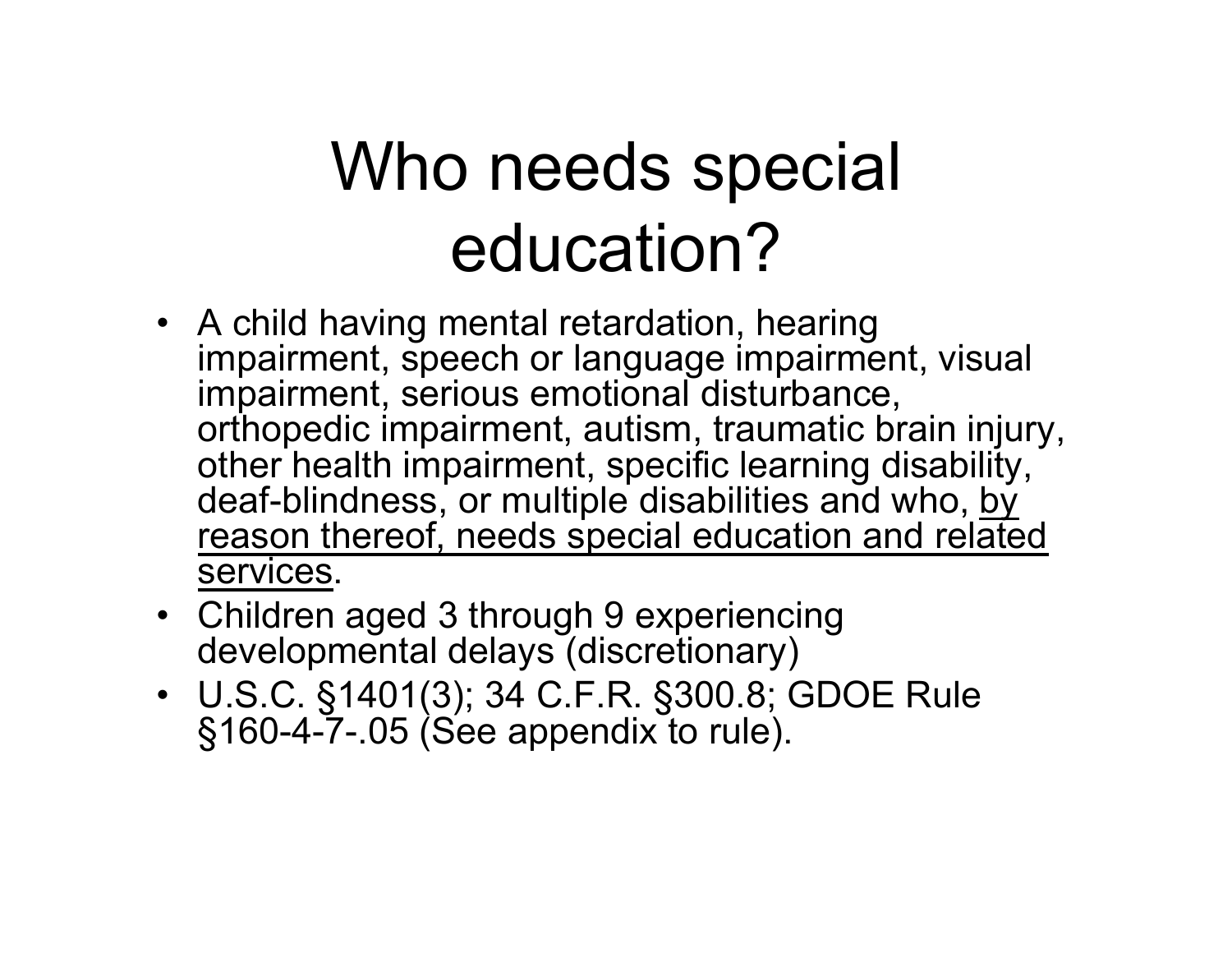# DIAGNOSIS vs. ELIGIBILITY

- Eligibility means the child is disabled AND needs special education. 34 C.F.R. 300.8
- **IDEA** contains 13 categories of eligibility
- A DSM-IV or medical diagnosis is only HALF the equation
- IDEA and SSI have different standards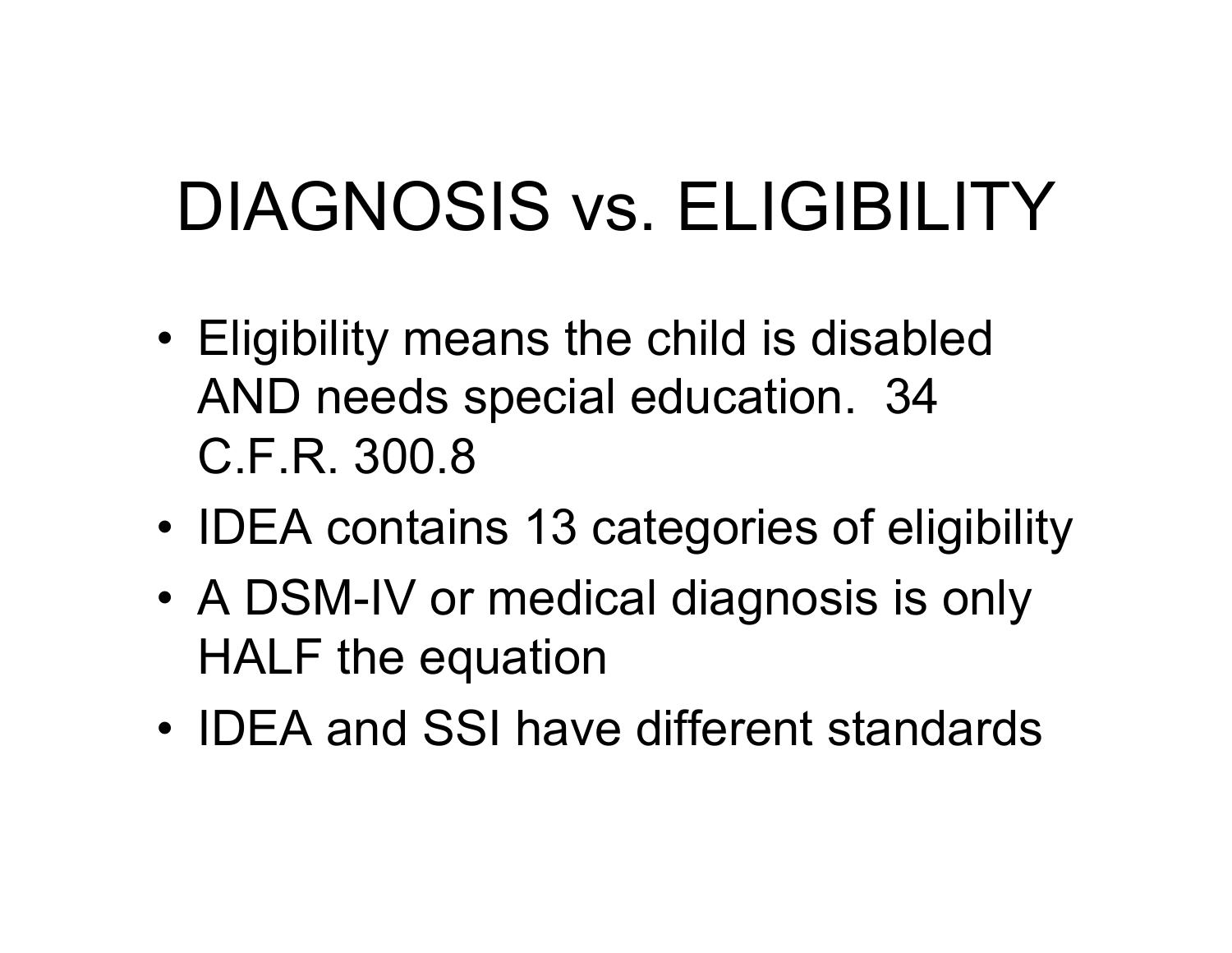#### What special education is?

• "Specially designed instruction provided at no cost to parents that meets the unique needs of a student with a disability. Special education includes instruction in the classroom, in the home, in hospitals, institutions and other settings, physical education, travel training and vocational education." 20 U.S.C. §1401 (29); GDOE Rule §160-4-7-.21(39).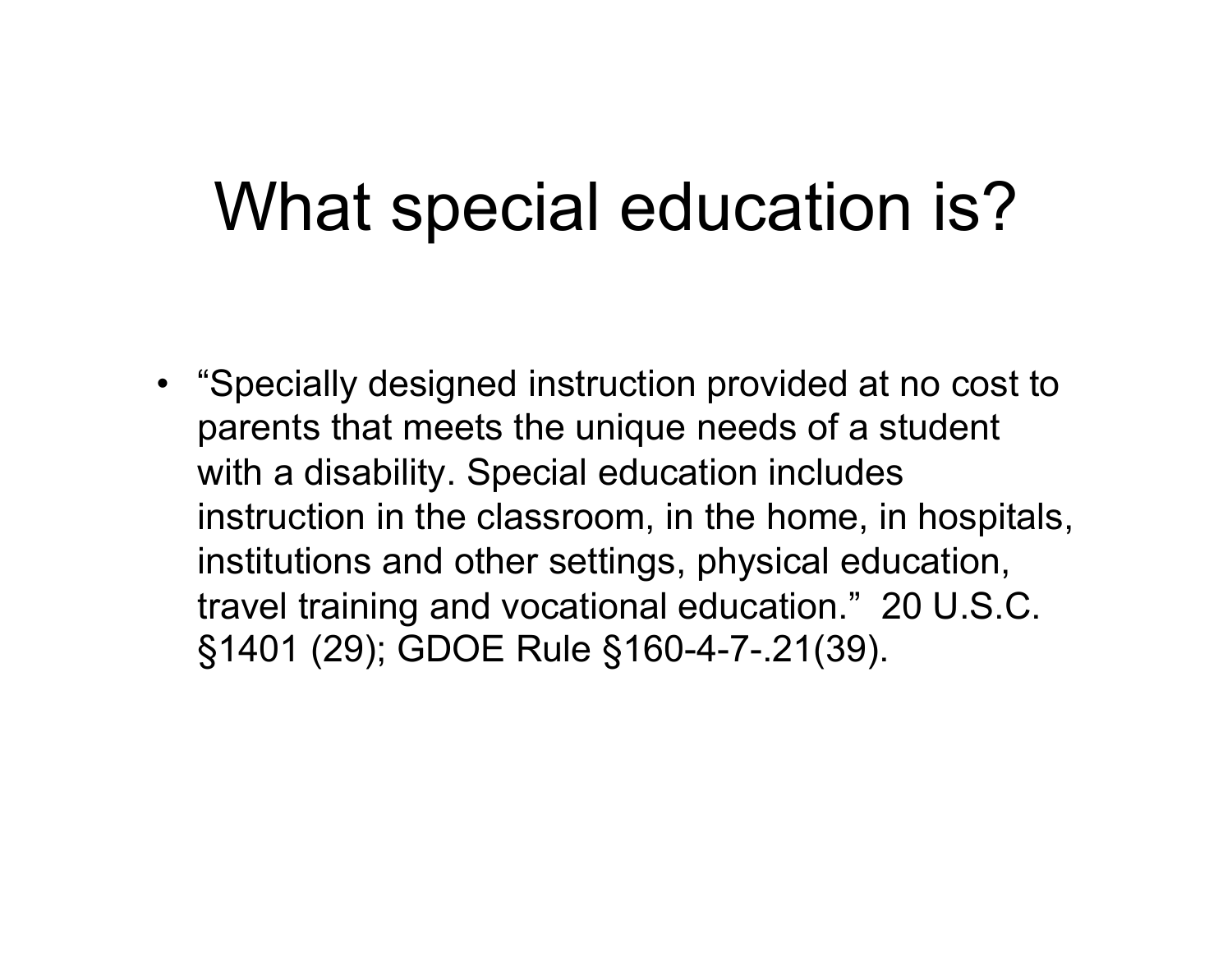# FAPE

- Free without charge
- Appropriate conforms with requirements of IDEA (GDOE Rule §160-4-7-.06), meets the unique needs of the child, and confers educational benefit
- Public at public expense
- Education 3 through age 21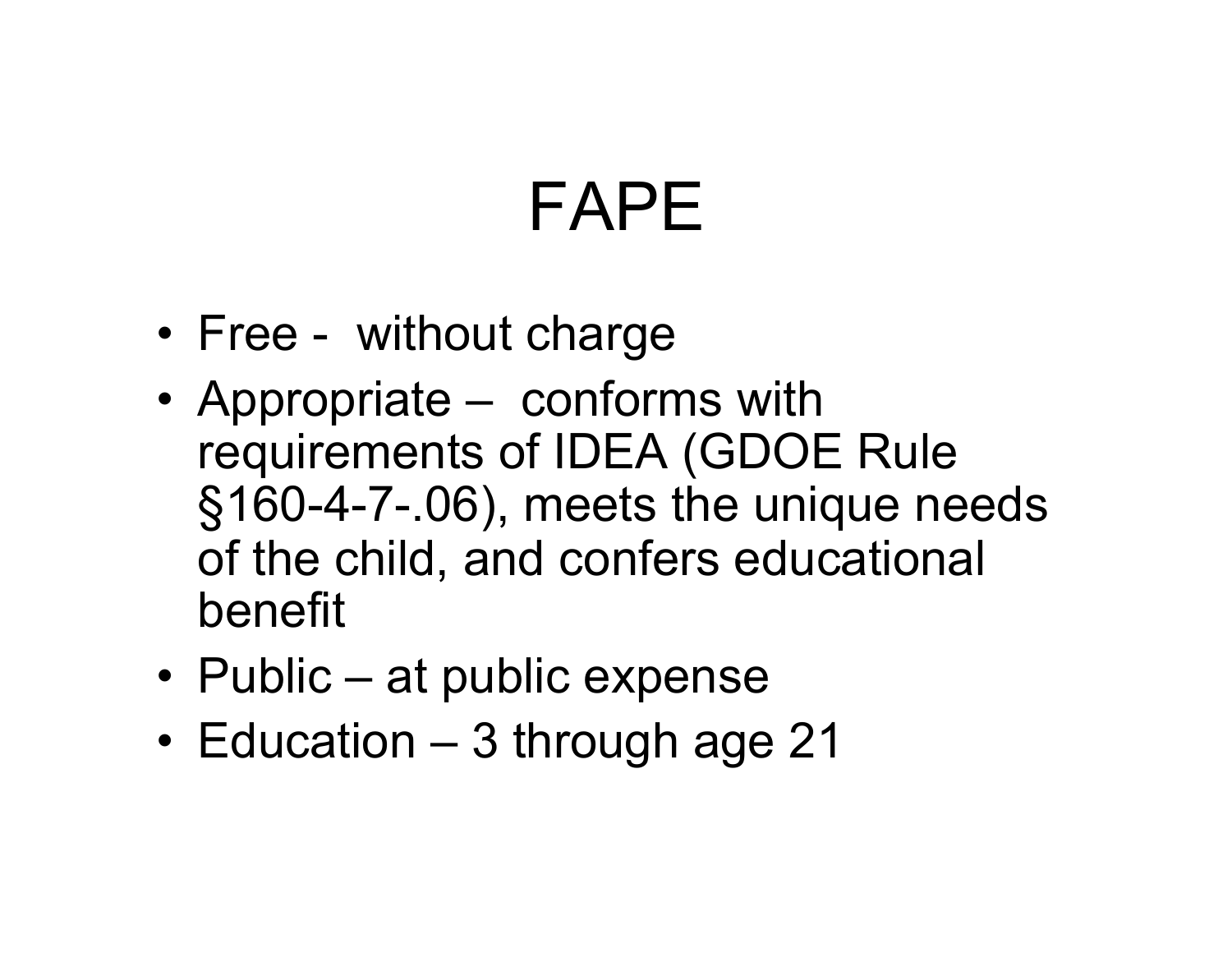### What is an IEP?

- Individualized education program. The term "individualized education program" or "IEP" means a written statement for each child with a disability that is developed, reviewed, and revised in accordance with this section and that includes—
	- Present levels of performance
	- Annual Goals and Objectives
	- Related Services and Supplementary Aids and Services plus modifications that are appropriate and allow participation in the general curriculum as well as with non-disabled peers
	- an explanation of the extent, if any, to which the child will not participate with non-disabled children in the regular class and in the activities

20 U.S.C. §1414; 34 C.F.R. §300. 320(a); GBOE Rule §160-4-7-.06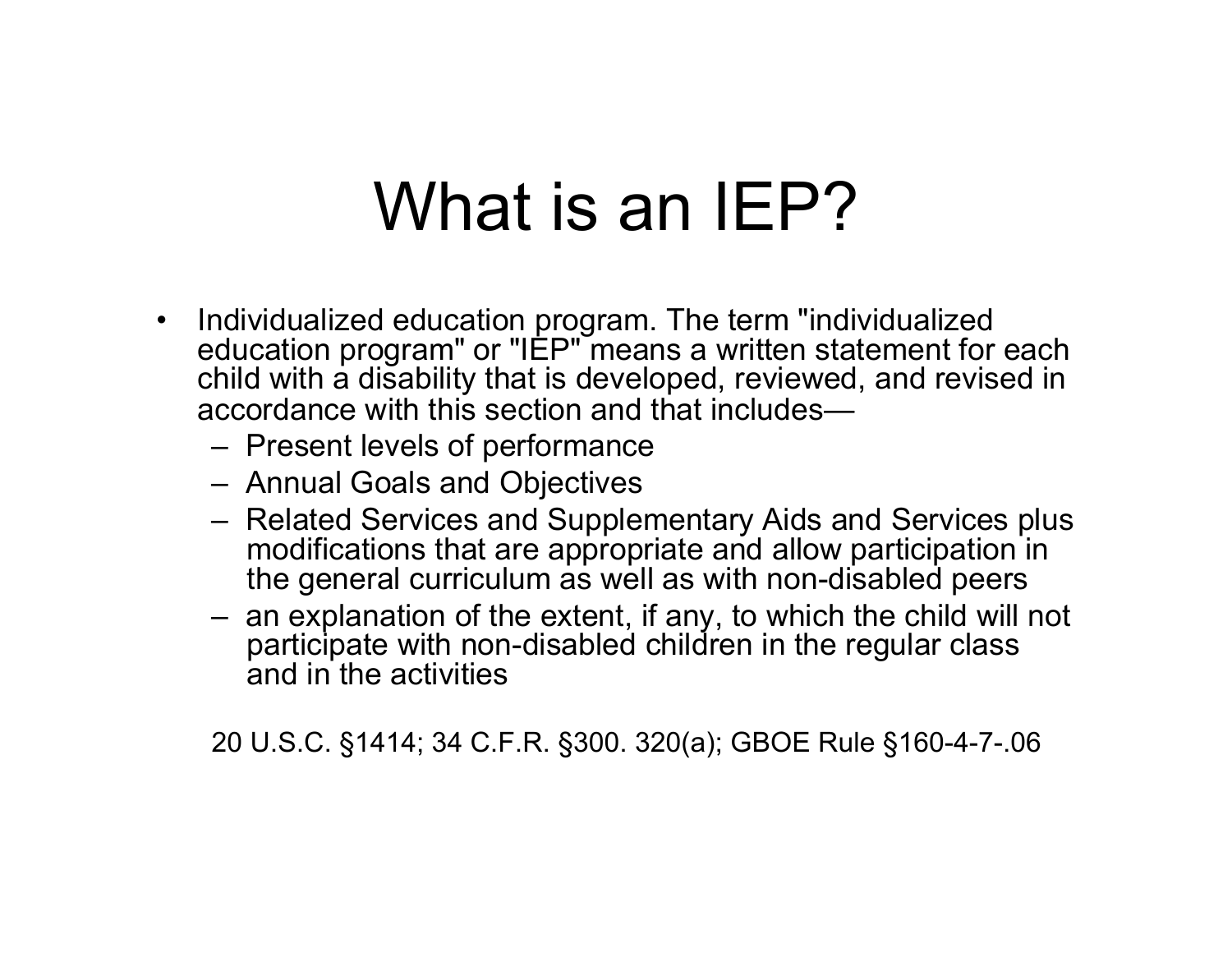# Components of an IEP

- Present Levels of **Performance**
- Goals & Objectives
- Special **Considerations**
- Related Services
- ESY
- Assistive **Technology**
- Modifications
- Testing Accommodation
- LRE/Placement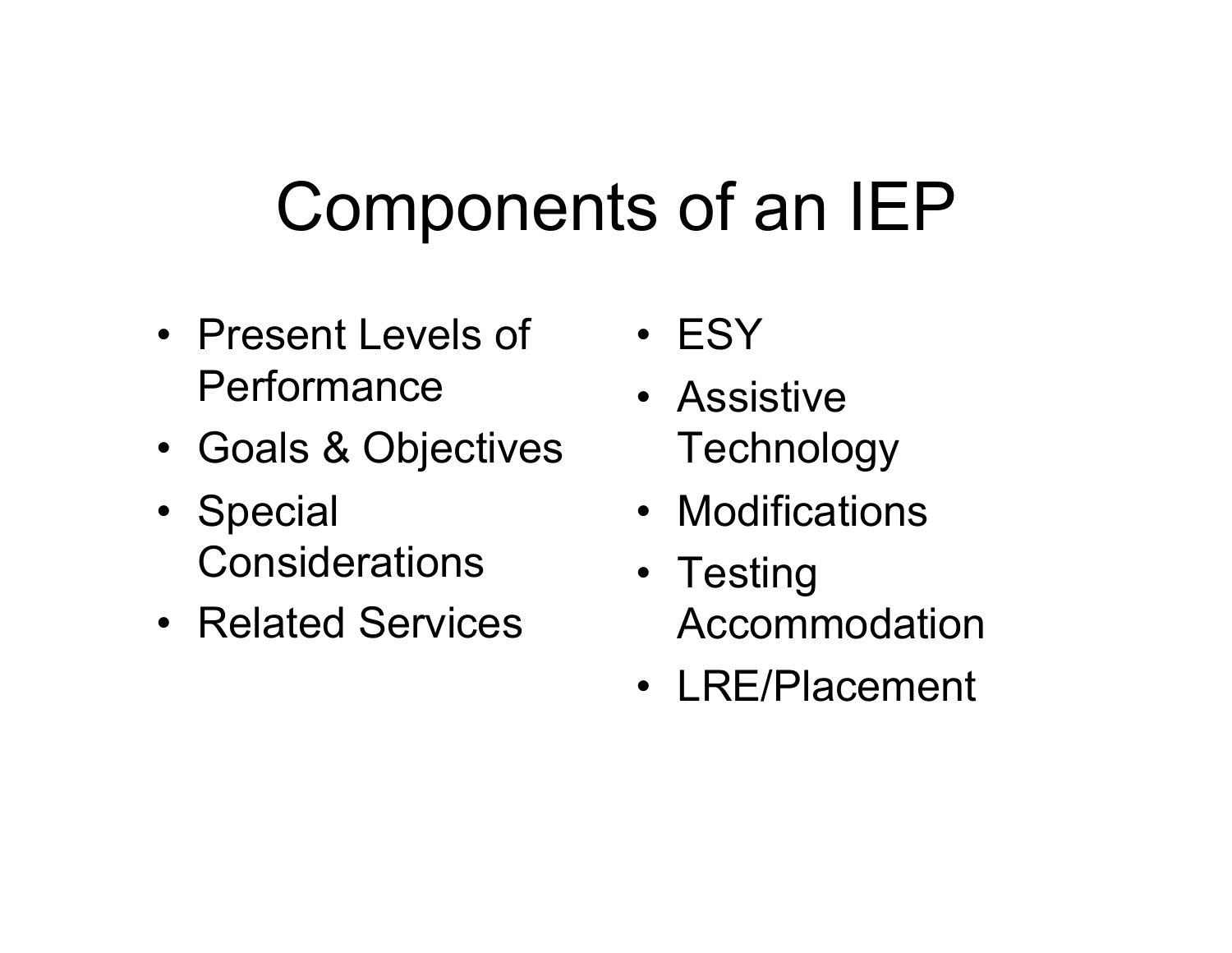## IEP BASICS

- IEP's are focused on both academic AND functional performance
- IEP's include both academic and functional goals
- IEP's are designed to "meet educational needs"
- IEP's presume student will take standardized assessments 34 C.F.R. §300.320; GBOE Rule §160-4-7-.06.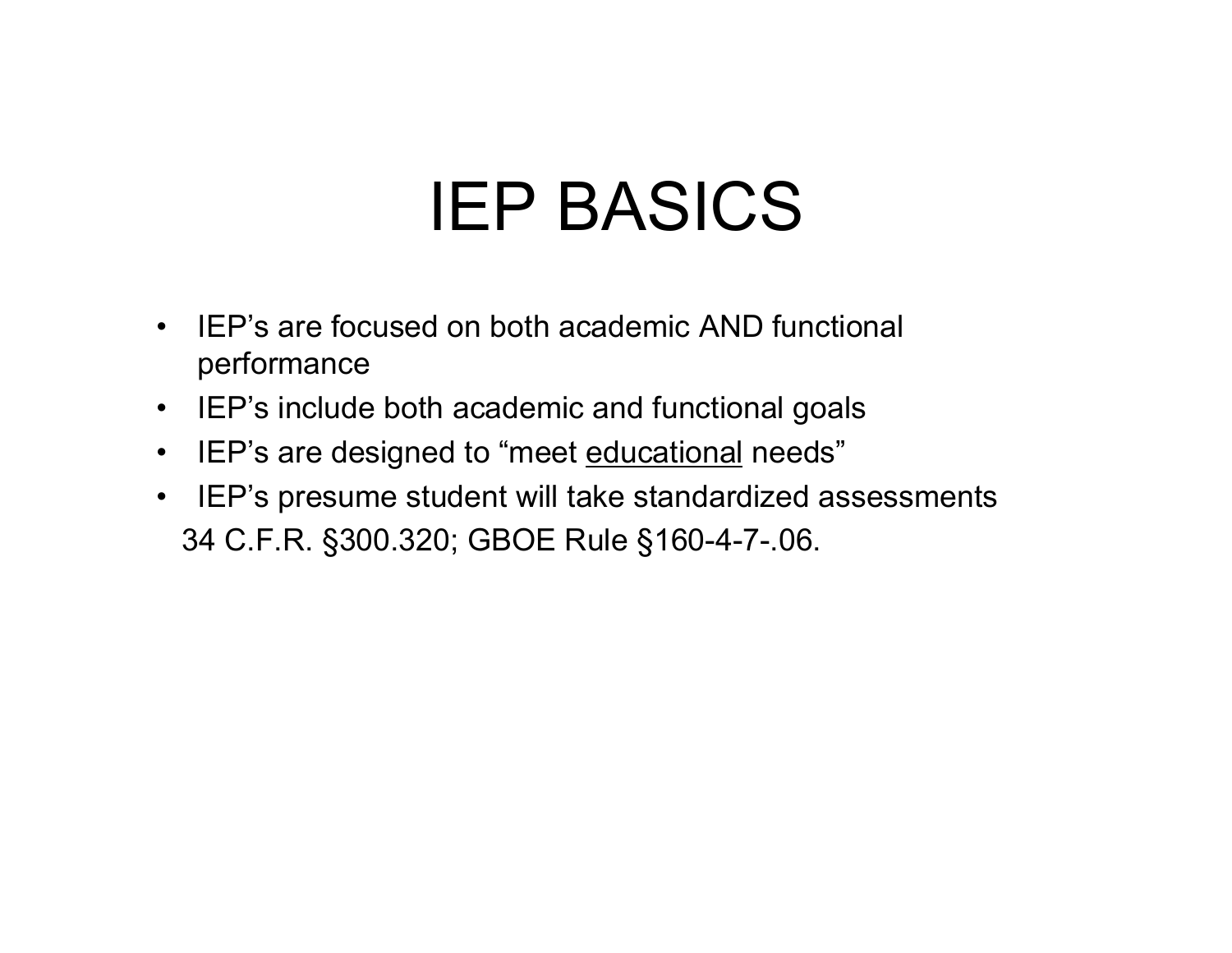#### IEP Participants

- Attendance from IEP Team members may be excused by mutual agreement of the parties and after submitting a written statement to the IEP team.
- When revising an IEP, the parties may agree not to convene an IEP Team meeting for the purposes of making changes, and instead may develop a written document to amend or modify the child's current IEP.

34 C.F.R. §300.324; GBOE Rule §160-4-7-.06.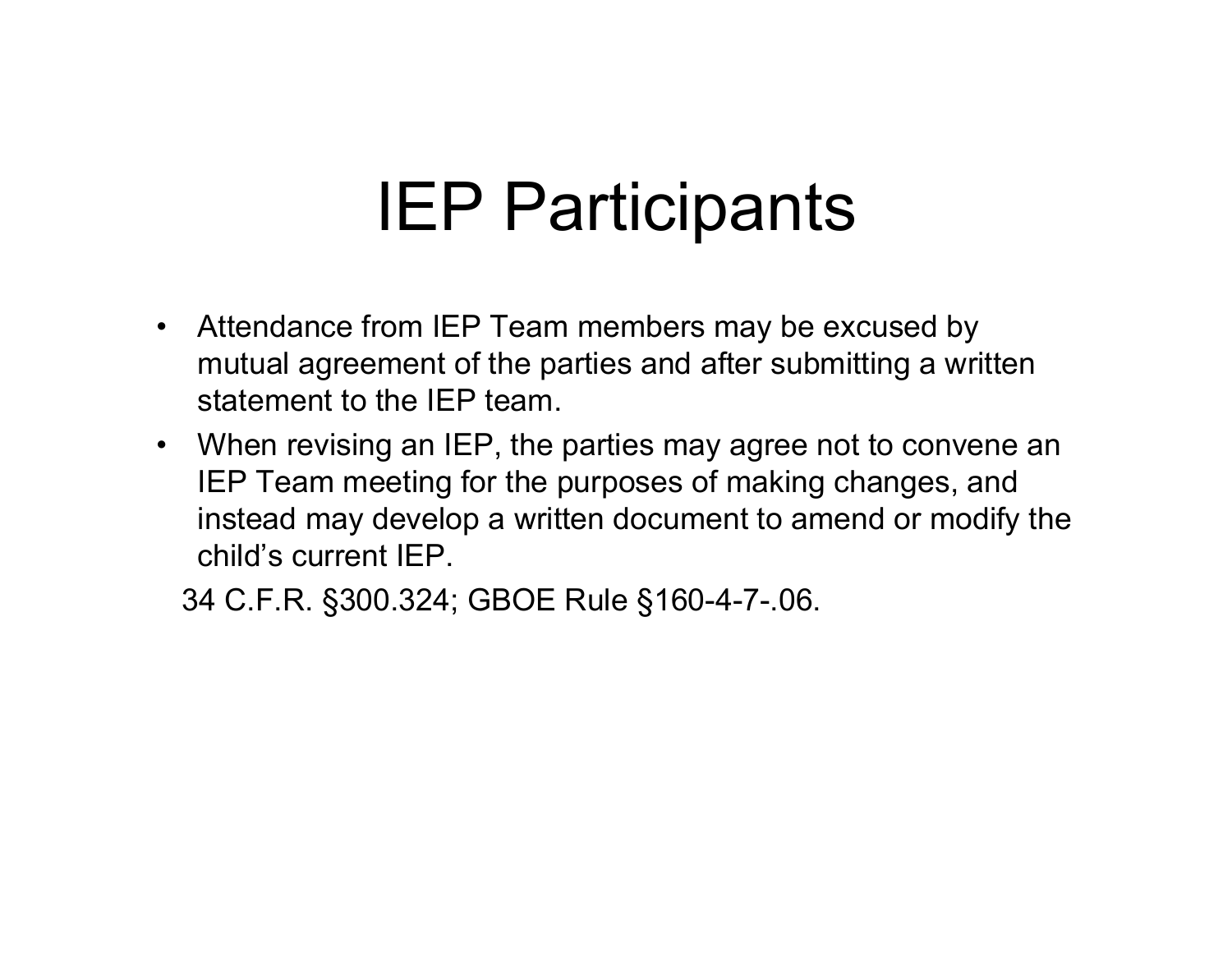# GOALS & OBJECTIVES

- Address educational weaknesses of student
- Specific and quantifiable
- Provides for objective measurement and regular data collection
- Focuses on a single educational skill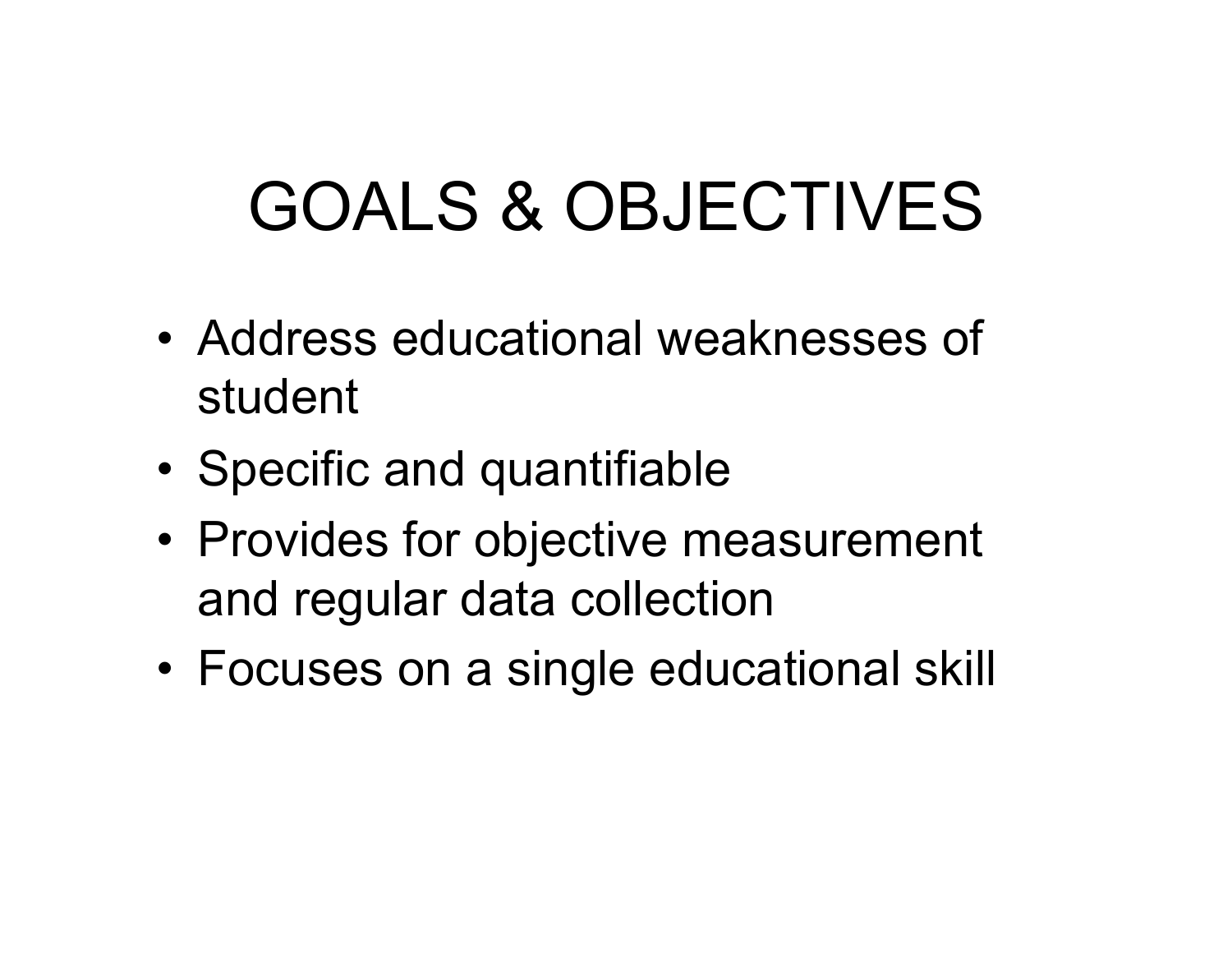#### V. Measurable Annual Goals

Academic and/or functional goals designed to meet the child's needs that result from the disability to enable the child to be involved in and make progress in the general education curriculum or to meet each of the child's other educational needs that result from the disability.

Measurable Annual Goal: Alfredia will improve numbers and operations skills, as measured by formal and informal grade level assessments.

| <b>Criteria for Mastery</b>                                                                                                  |  | <b>Method of Evaluation</b> |  | <b>Progress At Reporting Period</b> |                       |                              |  |       |       |       |       |       |       |       |       |
|------------------------------------------------------------------------------------------------------------------------------|--|-----------------------------|--|-------------------------------------|-----------------------|------------------------------|--|-------|-------|-------|-------|-------|-------|-------|-------|
|                                                                                                                              |  |                             |  | Baseline                            |                       | 1.                           |  | 2     |       | з     | 4     |       | 5     |       |       |
|                                                                                                                              |  |                             |  |                                     |                       | 2/1/2010                     |  |       |       |       |       |       |       |       |       |
| Independently with 70% accuracy Data Collection                                                                              |  |                             |  |                                     | Data: 33% Data:       |                              |  |       | Data: |       | Data: | Data: |       | Data: |       |
| Measurable Annual Goal: Alfredia will improve algebra skills, as measured by formal and informal grade level<br>assessments. |  |                             |  |                                     |                       |                              |  |       |       |       |       |       |       |       |       |
| <b>Criteria for Mastery</b>                                                                                                  |  | Method of                   |  | <b>Progress At Reporting Period</b> |                       |                              |  |       |       |       |       |       |       |       |       |
|                                                                                                                              |  | Evaluation                  |  | Baseline<br>1/28/2010               |                       |                              |  | 1     | 2     |       |       | з     | 4     |       | 5     |
| Independently with 60%<br>accuracy                                                                                           |  | Data Collection             |  | Data: 30%<br>Benchmark              |                       |                              |  | Data: |       | Data: |       | Data: | Data: |       | Data: |
| Measurable Annual Goal: Alfredia will ignore routine distractions during seat work, instruction, etc.                        |  |                             |  |                                     |                       |                              |  |       |       |       |       |       |       |       |       |
| <b>Criteria for Mastery</b>                                                                                                  |  | Method of<br>Evaluation     |  |                                     |                       | Progress At Reporting Period |  |       |       |       |       |       |       |       |       |
|                                                                                                                              |  |                             |  |                                     | Baseline<br>1/28/2010 |                              |  | 1     | 2     |       |       | з     | 4     |       | 5     |
| With cue assistance 60% of the<br>ltime.                                                                                     |  | Data Collection             |  |                                     | Data:<br>40%          |                              |  | Data: | Data: |       | Data: |       | Data: |       | Data: |
| Measurable Annual Goal: Alfredia will improve legibility, as measured by data collection (classwork)                         |  |                             |  |                                     |                       |                              |  |       |       |       |       |       |       |       |       |
|                                                                                                                              |  |                             |  |                                     |                       |                              |  |       |       |       |       |       |       |       |       |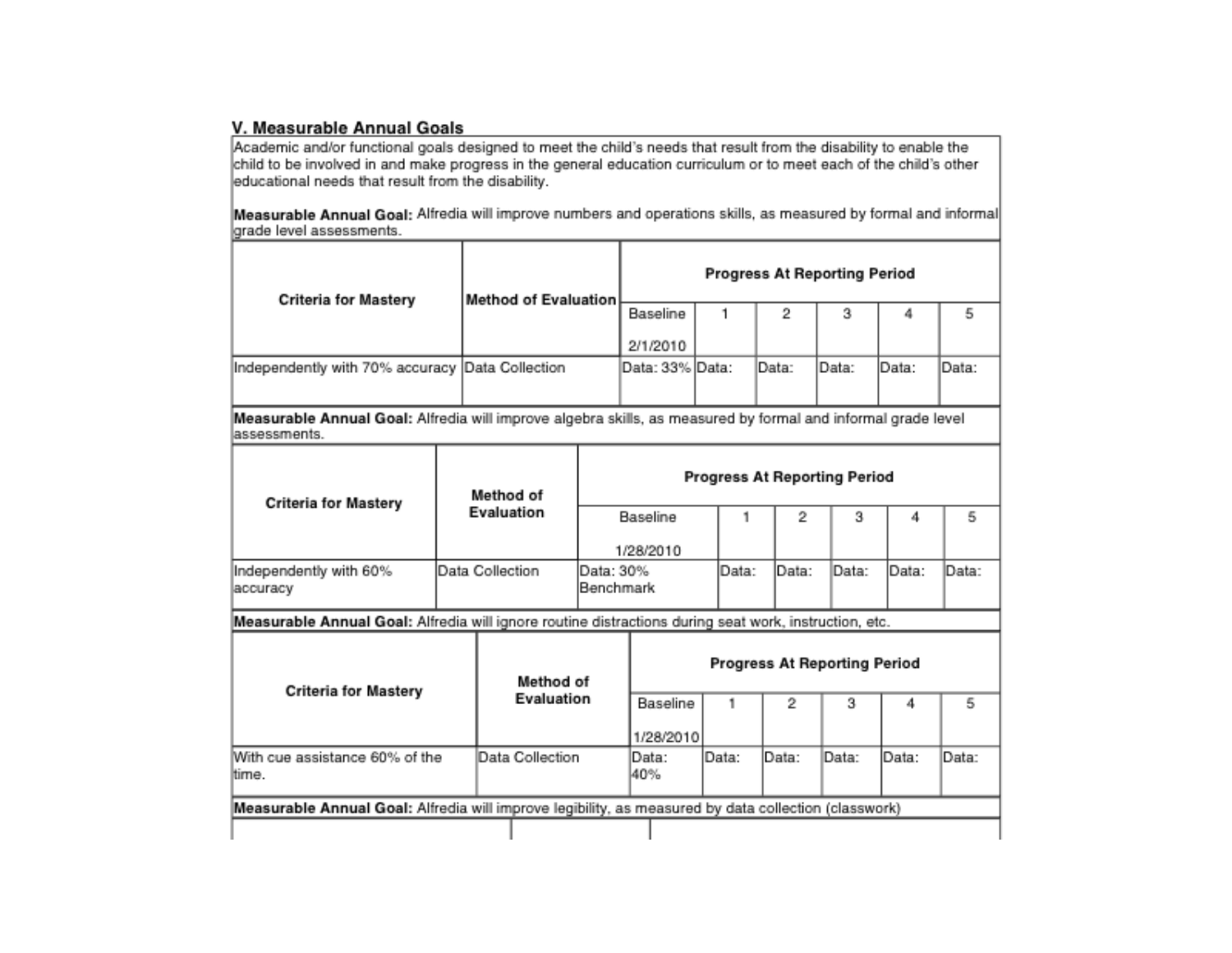| AT<br>Supported by: [x] OT [ ] PT<br>Objective:<br>By 08/29/2009: trace numbers 1-10 given appropriate writing utensil.                                                 |
|-------------------------------------------------------------------------------------------------------------------------------------------------------------------------|
|                                                                                                                                                                         |
| Mastery Criteria: 4 out of 5 trials over 5 consequative data collection days                                                                                            |
| Extent of Progress toward Objective:                                                                                                                                    |
| T Work Samples<br>(x) Data Collection<br>Informal Assessment<br>Classroom Observation<br>Formal Assessment<br>Other                                                     |
| Other evaluation method:                                                                                                                                                |
| Supported by: [x] OT [] PT [] AT<br>Objective:<br>By 09/29/2009: copy mumbers 1-10 using a model given appropriate writing utensil.                                     |
|                                                                                                                                                                         |
| Mastery Criteria: 4 out of 5 trials over 5 consecutive data collection days.                                                                                            |
| <b>Extent of Progress toward Objective:</b>                                                                                                                             |
| Other<br>Formal Assessment<br>Classroom Observation<br>scientification and in Automobile Contractor<br>y Work Samples<br>Data Collection<br>Informal Assessment<br>فسوة |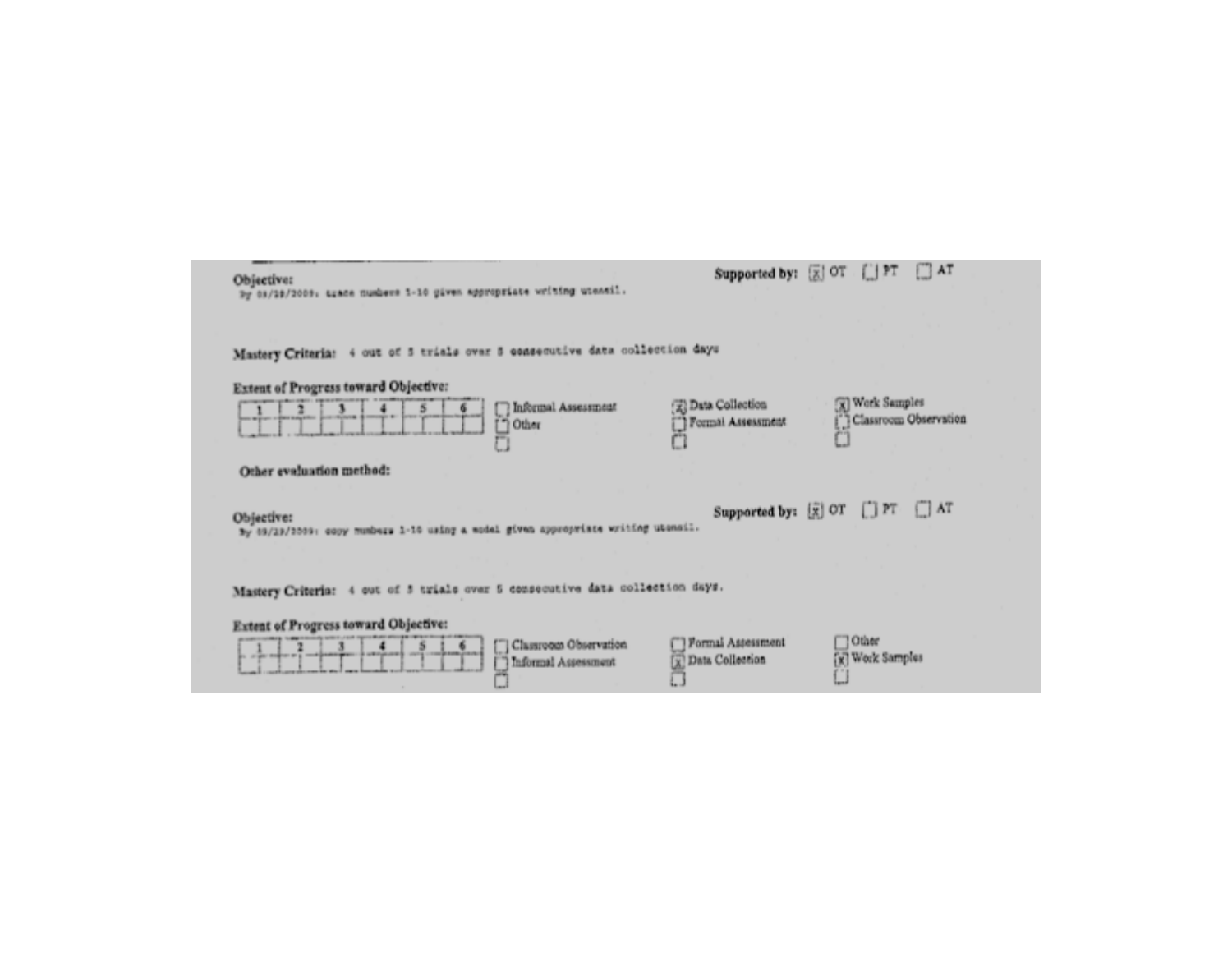# Special Education for FOD/ **OAA**

- Individualized services to meet the educational needs of the student
- Address any educational weaknesses related to the medical condition
- Educational means
	- Cognitive
	- Academic
	- Social/Emotional
	- Motor
	- Communication/Language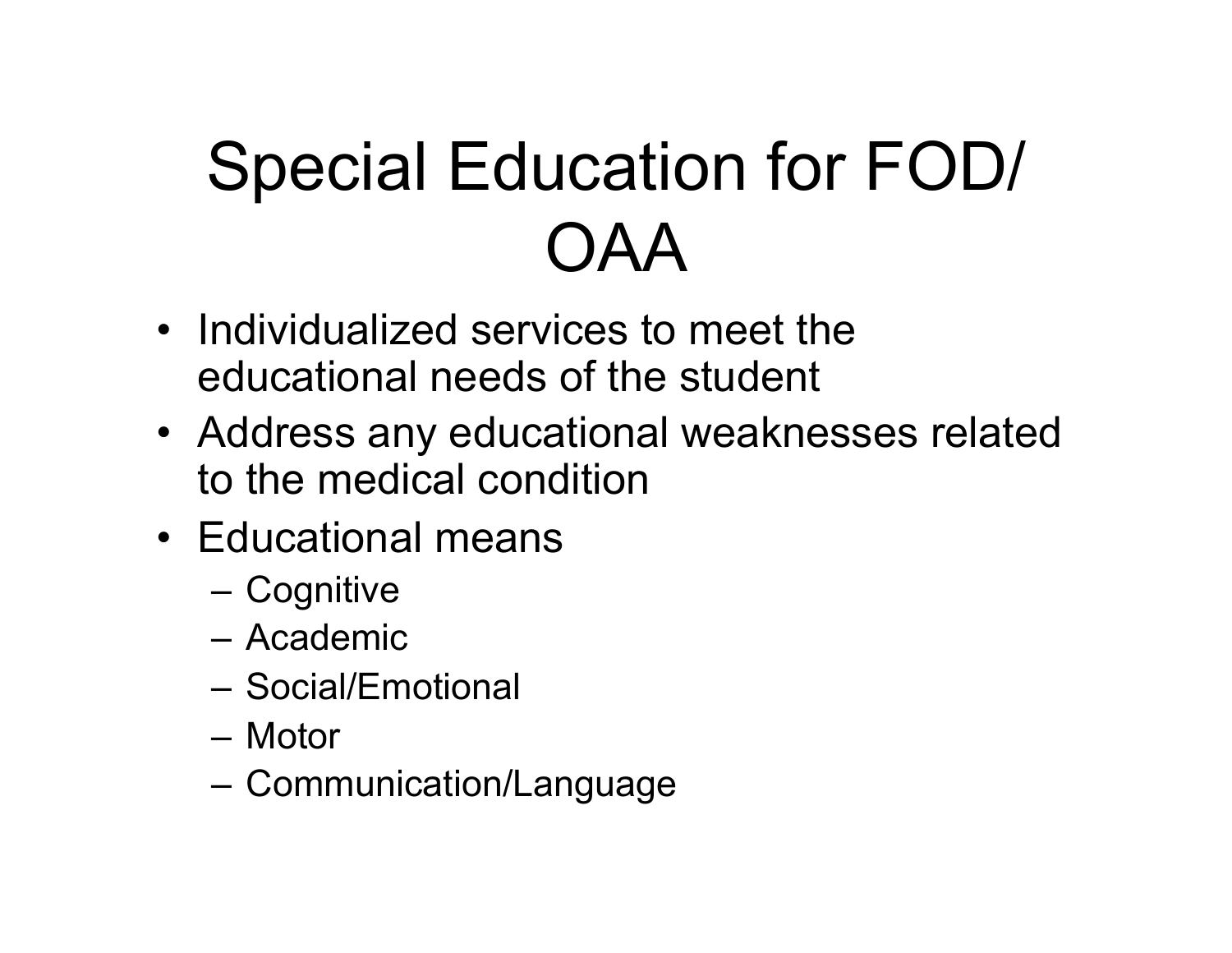# What services should the school provide?

- Special Education Instruction
- Modifications (Environment, curriculum or method of instruction)
- Related services
- Supplementary Aids and Services
- Extended School Year
- Assistive Technology
- And more…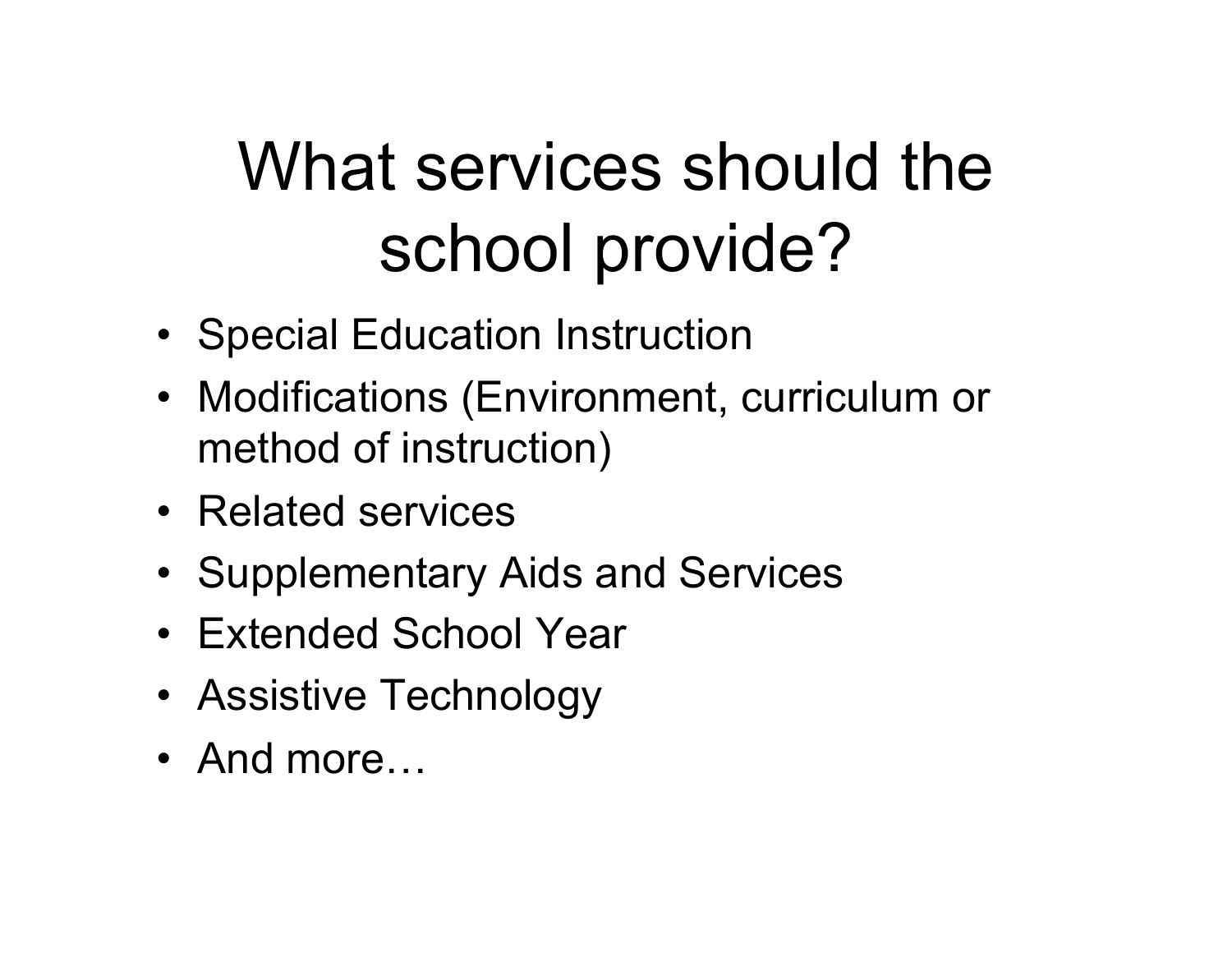#### INDEPENDENT EDUCATIONAL EVALUATION

- ONE OF THE STRONGEST RIGHTS A PARENT HAS UNDER IDEA
- A parent has the right to an independent educational evaluation at public expense if the parent **disagrees**  with an evaluation obtained by the public agency. 34 C.F.R. §502(b)
- The IEE, "ensures parents access to an expert who can evaluate all the materials that the school must make available, and who can give an independent opinion." Schaffer,546 U.S. at 60.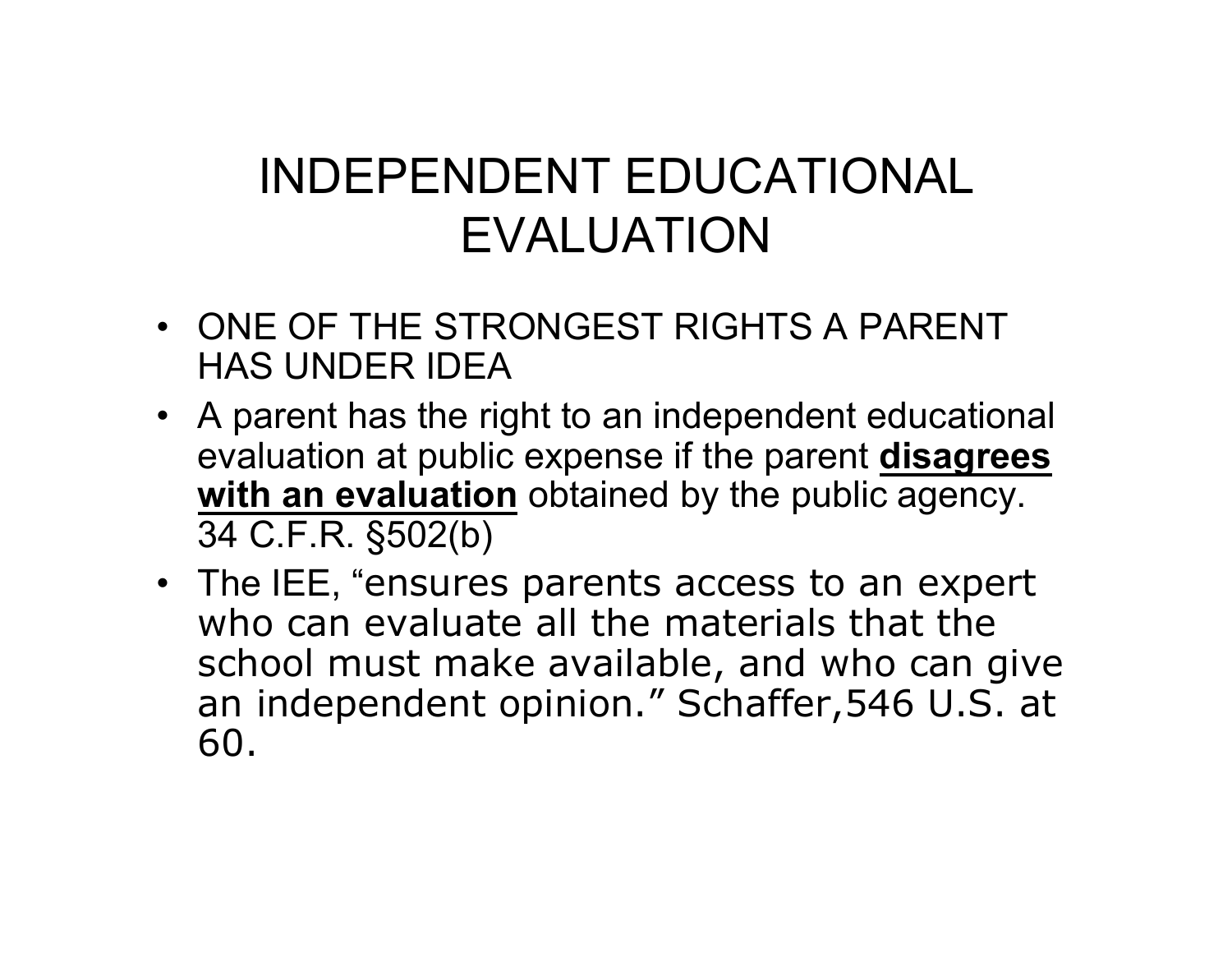# DISPUTE RESOLUTION

- State Board Complaints
	- 34 C.F.R. §300.151-.153
	- GBOE Rule §160-4-7-.10(1)
- Impartial Due Process Hearings
	- 34 C.F.R. §300.507
	- GBOE Rule §160-4-7-.10(3)
- Mediations
	- 34 C.F.R. §300.506
	- GBOE Rule §160-4-7-.10(2)
- Informal Resolution Sessions
	- 34 C.F.R. §300.510
	- GBOE Rule §160-4-7-.06(3)(d)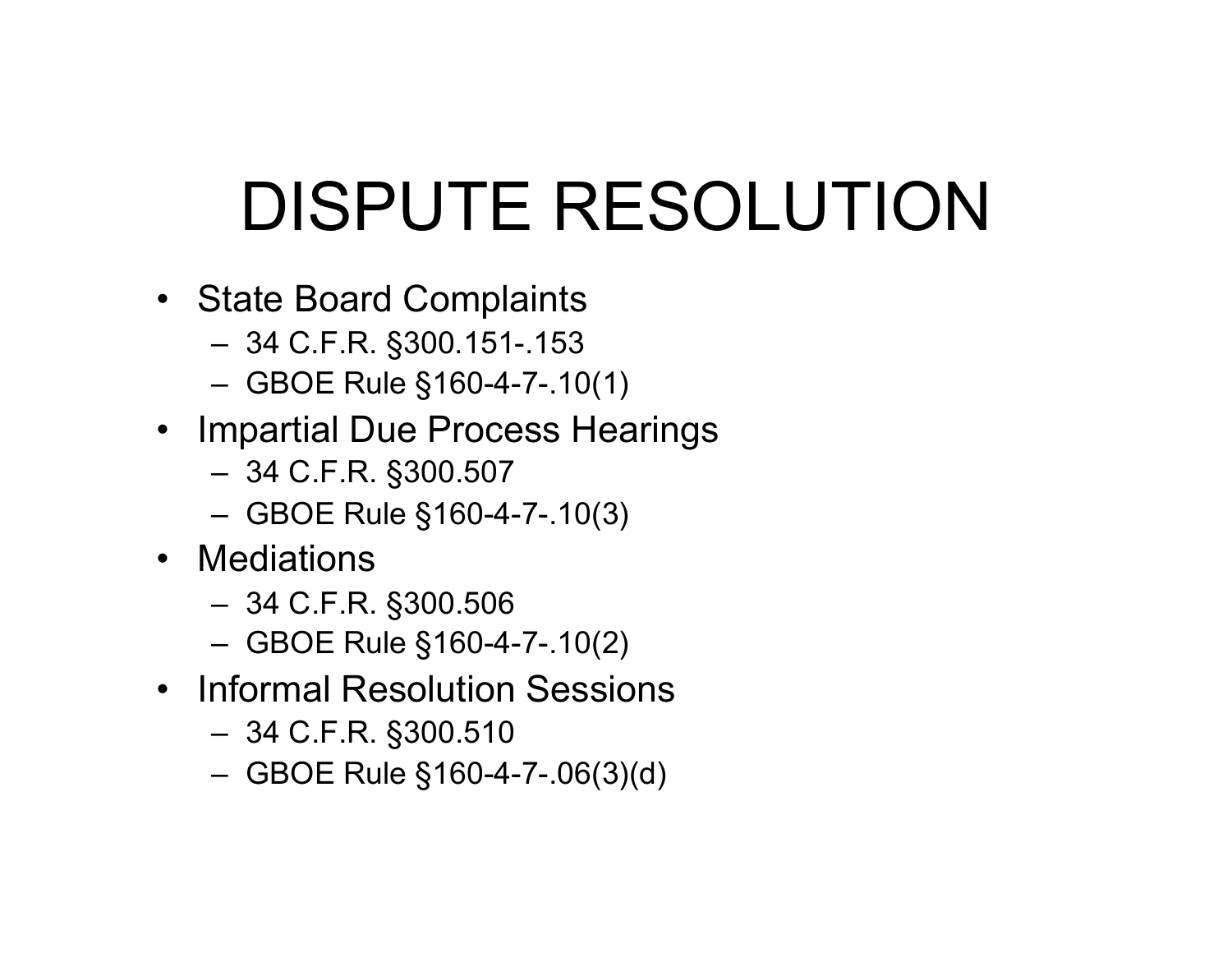#### Hendrick Hudson School District v. Rowley, 458 U.S. 176 (1982) -

- First special education decision
- Court provides pillars of special education law
- "Specially designed instruction"
- "Appropriate instruction...to permit a child to benefit educationally"
- "Reasonably calculated to enable the child to achieve"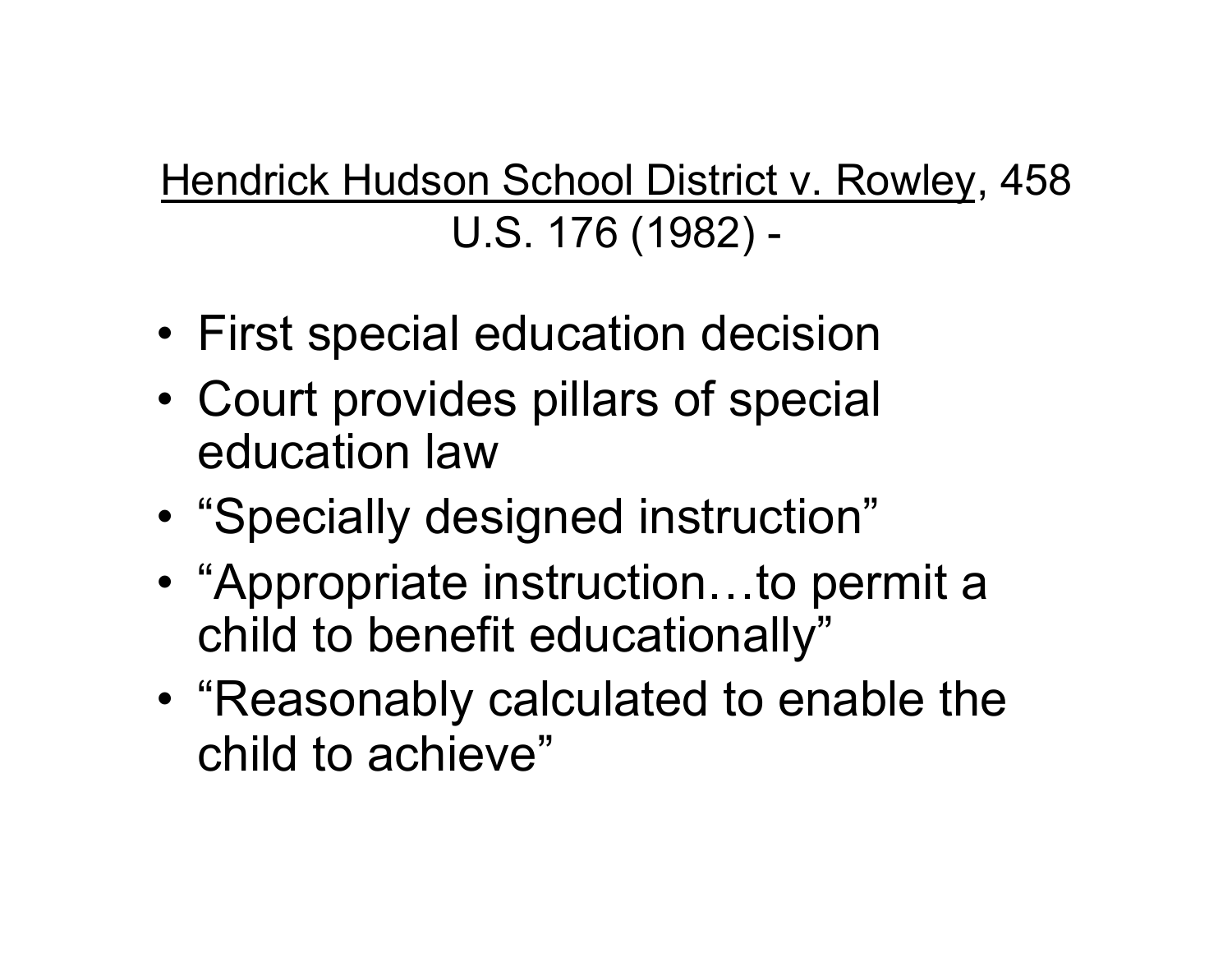### Denial of FAPE

- Has the state complied with the procedures set forth in the Act?
- Is the IEP reasonably calculated to enable the child to receive educational benefits?

Rowley, 458 U.S. at 206-07.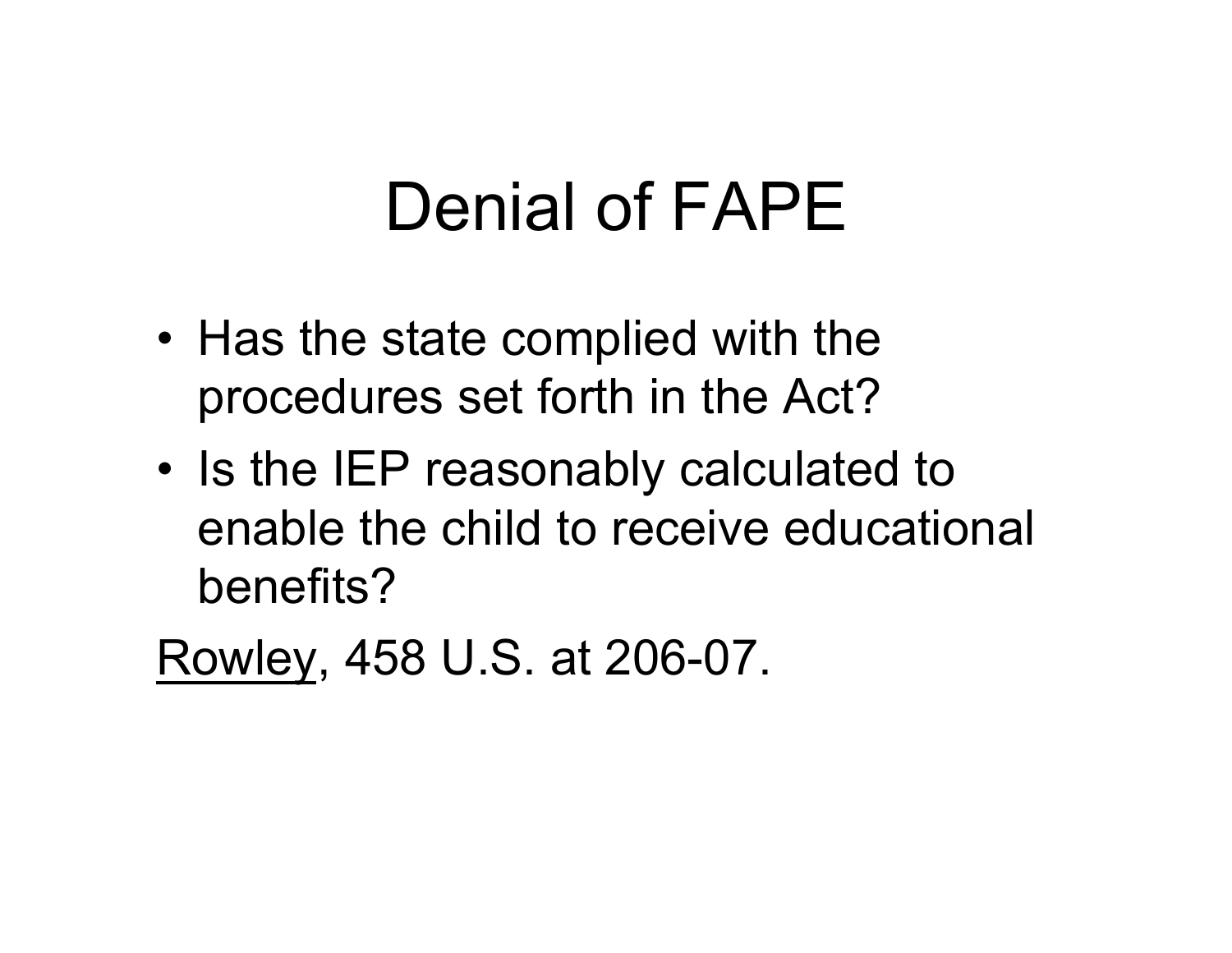# Procedural FAPE Denial

- Procedural violations which impact the development of the IEP resulting in actual harm to the parent
- Harm must be shown as
	- Exclusion of the parent from the collaborative process, or
	- Delay or denial of access to FAPE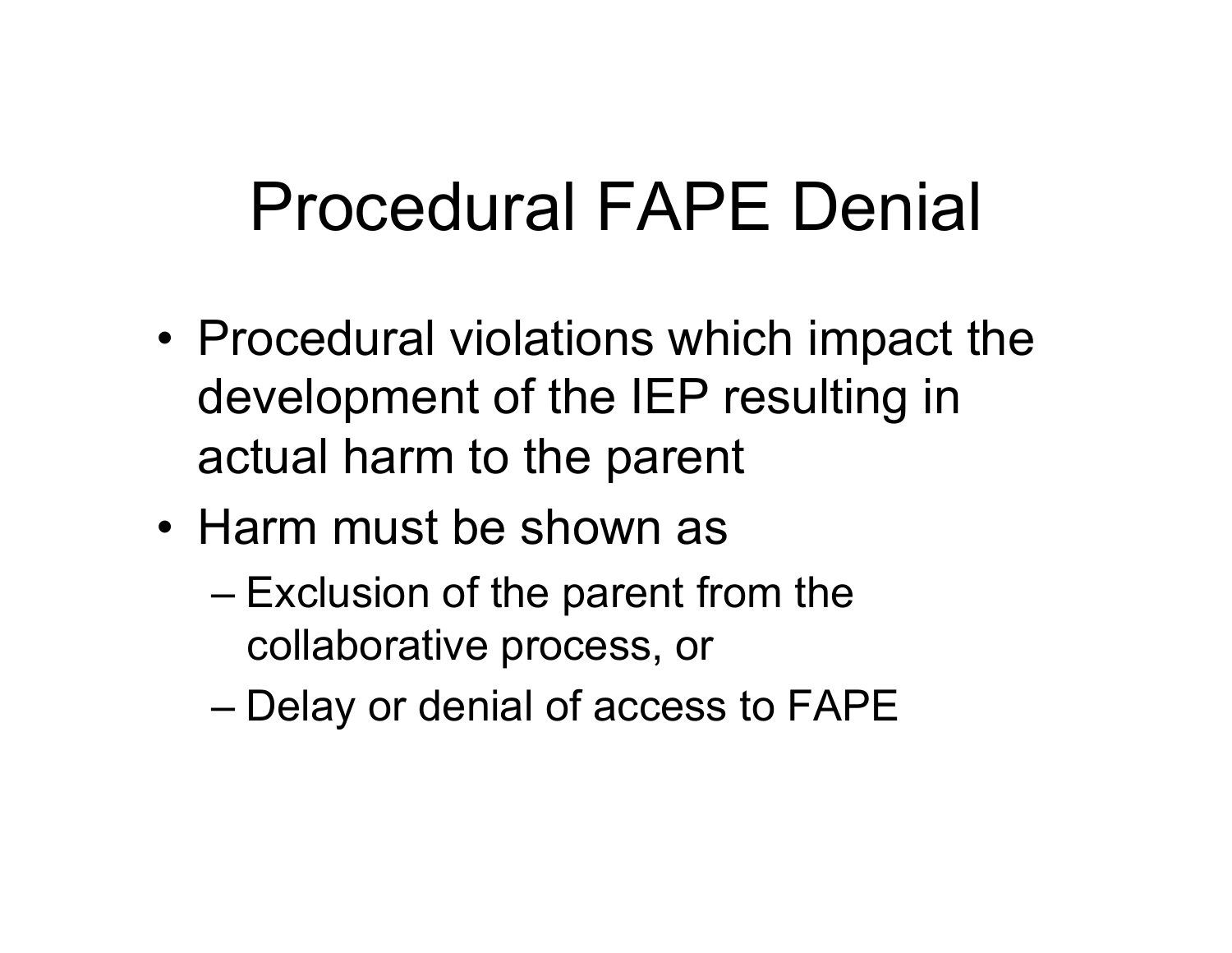# Substantive FAPE Denial

- IEP not reasonably calculated to allow child to receive meaningful educational benefit
- No progress on IEP Goals and **Objectives**
- In the 11<sup>th</sup> Cir., must show a failure to provide the "basic floor of opportunity". JSK v. Hendry, 941 F.2d 1563 (1991)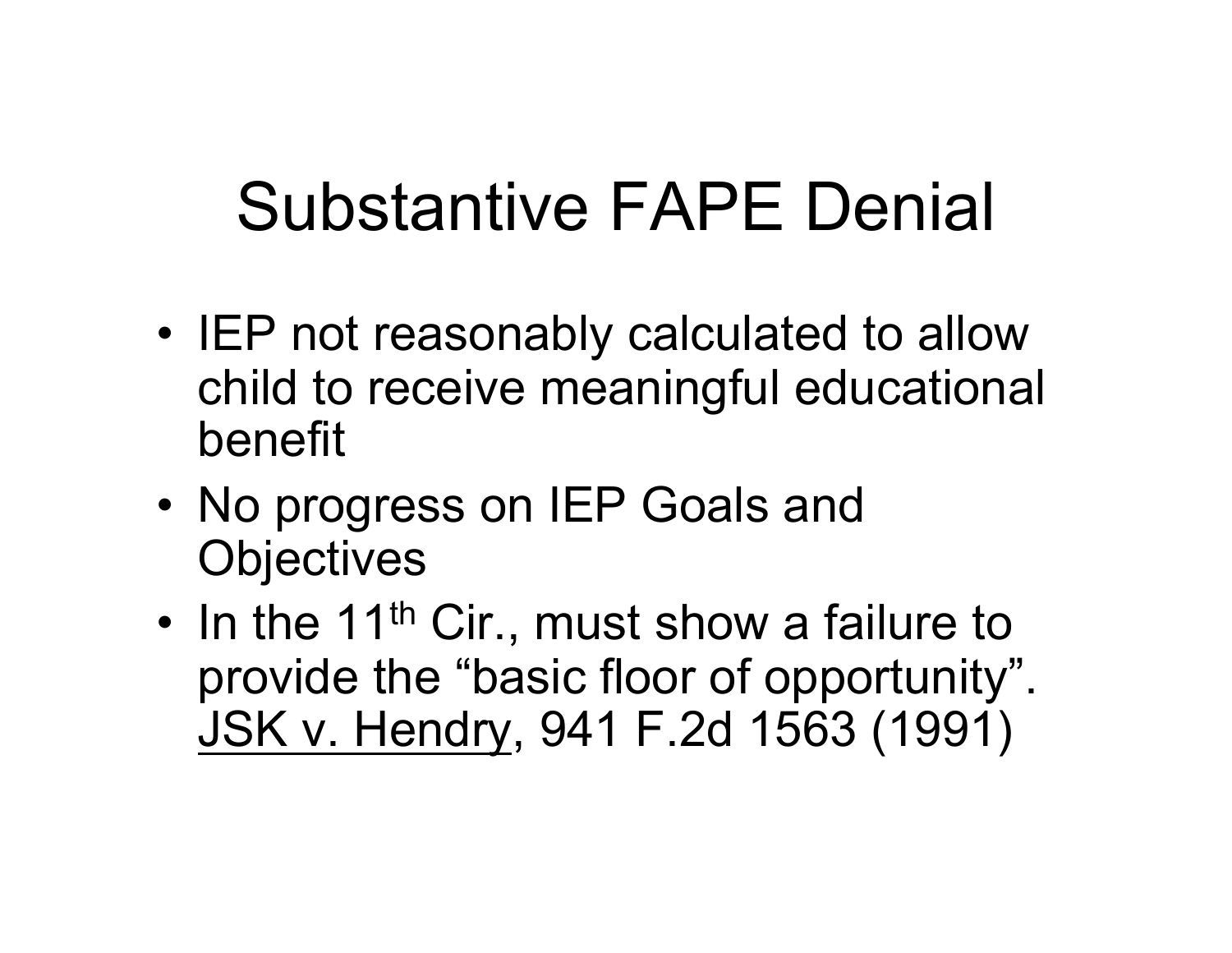## IDEA Supreme Court Cases

- *Bd. Of Educ. of Hendrick Hudson Cent. Sch. Dist. v. Rowley*, 458 U.S. 176 (1982)
	- Defines "appropriate education" as one which the student benefits from instruction and makes educational progress
- *Burlington Sch. Comm. v. MassachusettsDept. of Educ*., 471 U.S. 359 (1985)
	- Establishes analysis for equitable remedy of private services as "two pronged" test of whether school has denied student's right to procedural and substantive FAPE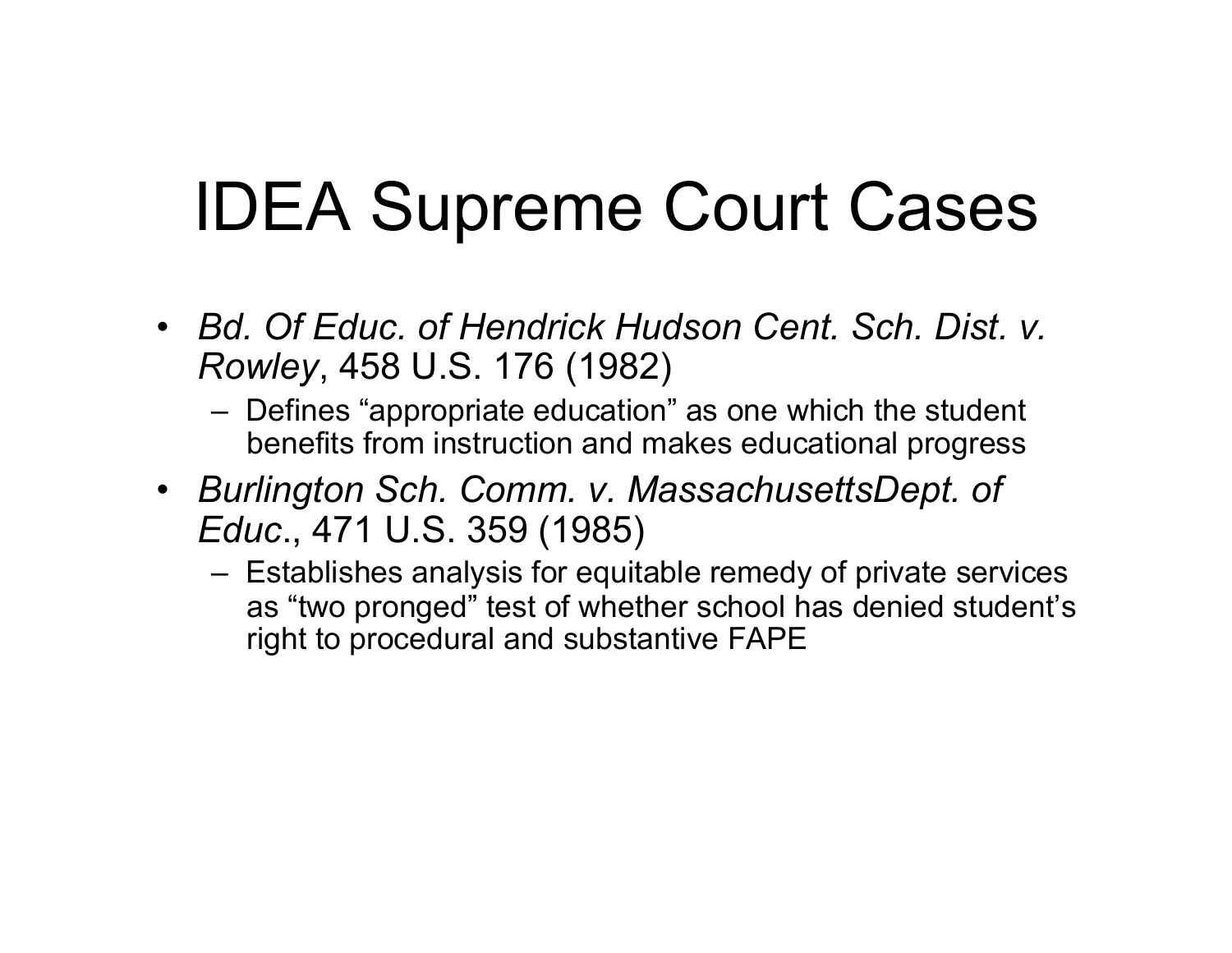# IDEA Supreme Court Cases (con't)

- *Irving Indep. Sch. Dist. v. Tatro,* 468 U.S. 883 (1984) – Defined "medical services" not covered by IDEA
- *Honig v. Doe*, 484 U.S. 305 (1988)
	- "Stay put"
- *Schaffer v. Weast*, 546 U.S. 49 (2005)
	- Burden of proof lies with complaining party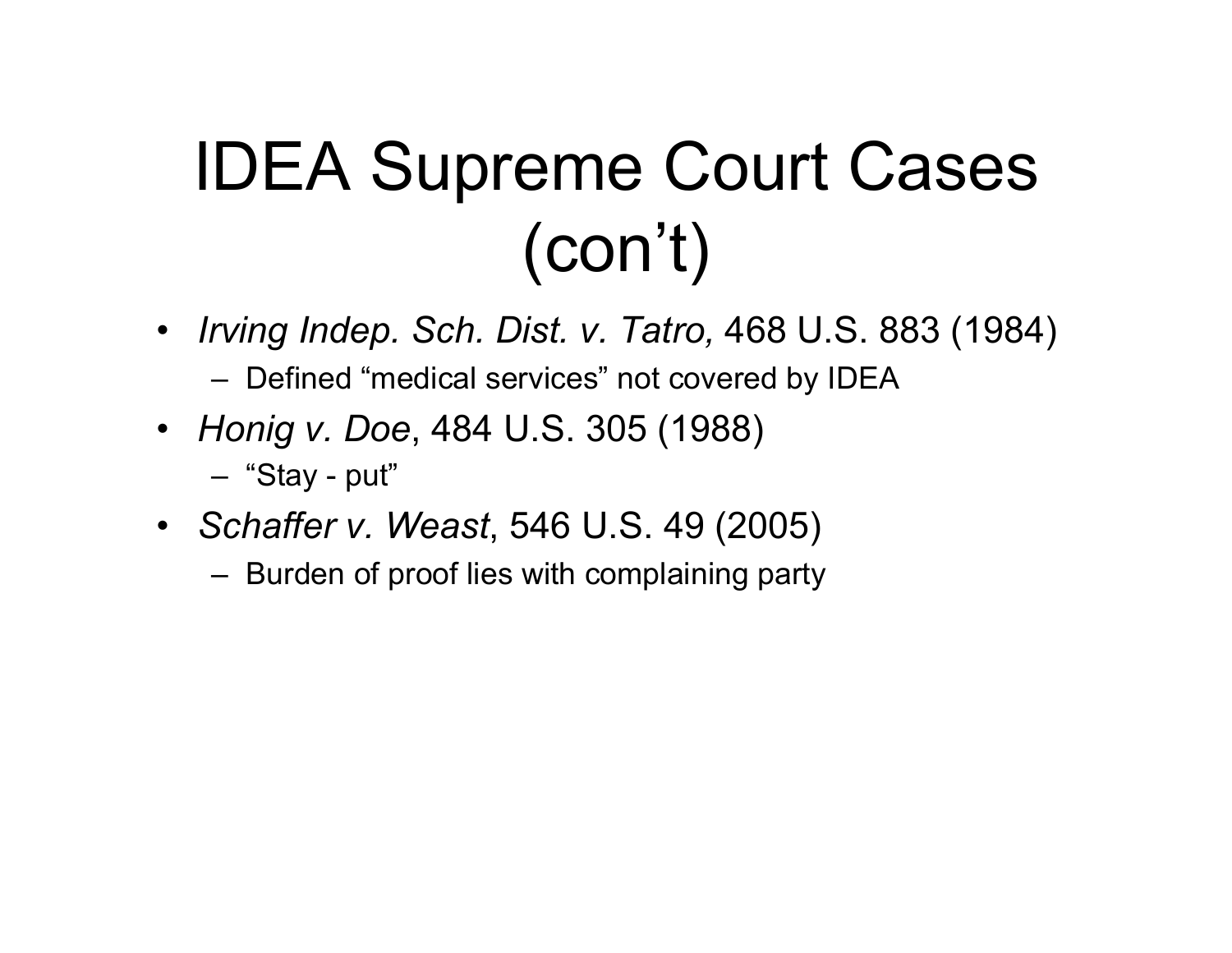# IDEA Supreme Court Cases (con't)

- *Arlington Central v. Murphy*, 548 U.S. 291 (2006)
	- No expert fee recovery for prevailing parties
- *Winkelman v. Parma City School District*, 127 S.Ct. 1994 (2007)
	- Parents have rights under IDEA and may represent those rights pro se in federal court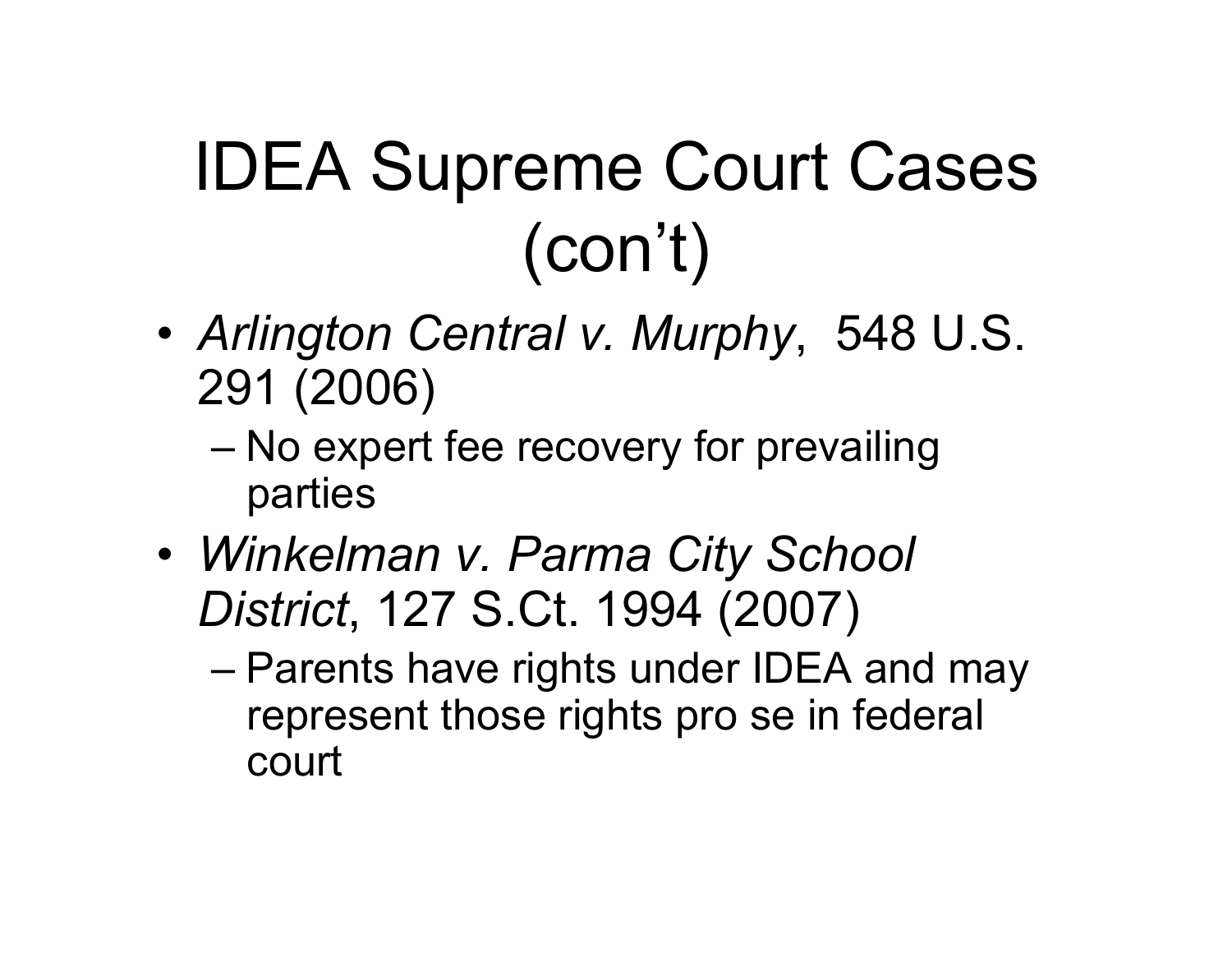# HOSPITAL/HOMEBOUND INSTRUCTION

- Educational placement, under Section 504, may be outside the traditional classroom
- In Georgia, the provision of hospital or homebound instruction is provided if an eligible student "will be absent a minimum of 10 consecutive school days"
- OR "has a chronic health condition causing him or her to be absent for intermittent periods of time"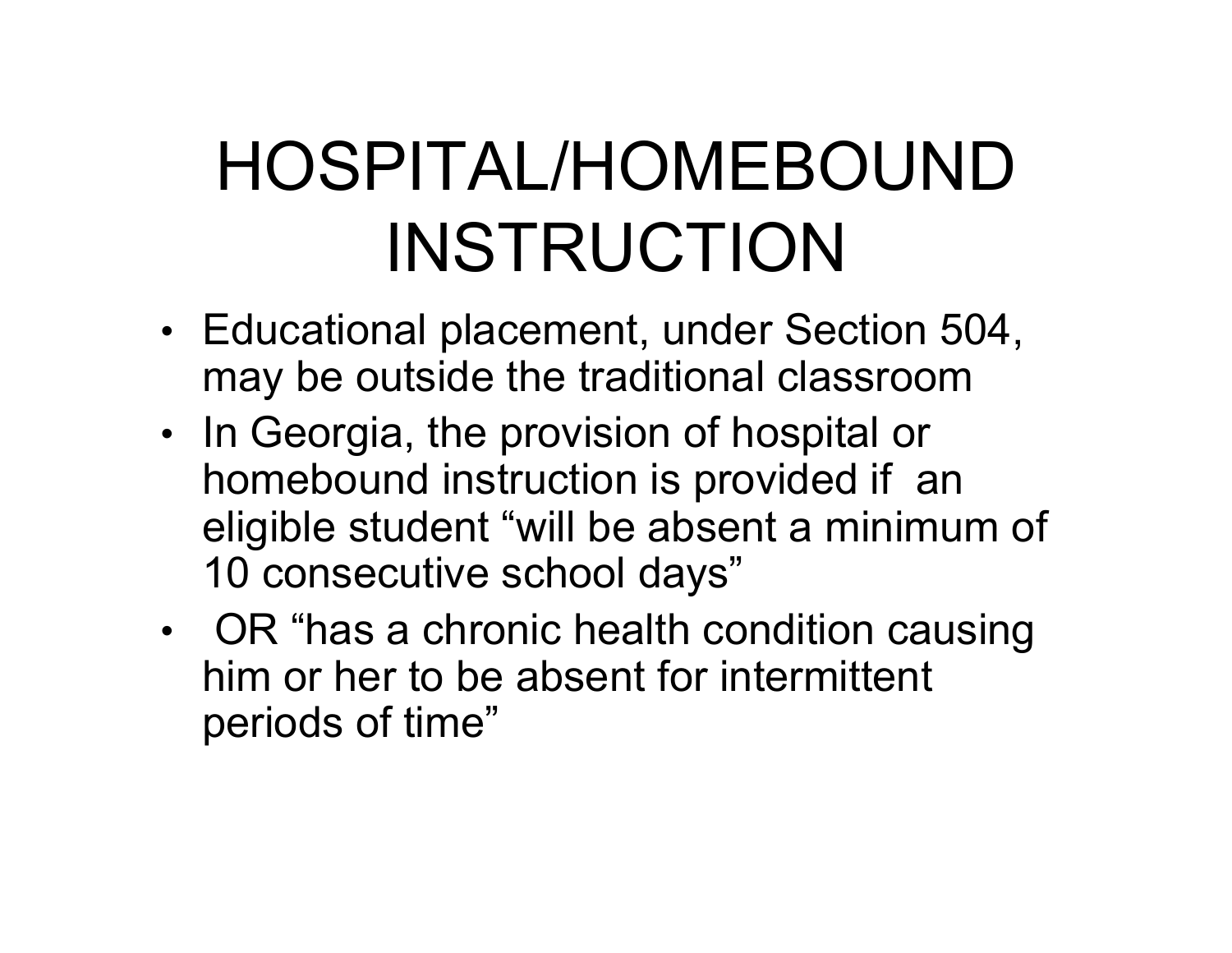# THE REQUIREMENTS

- Student able to participate in instruction
- Absent for more than 10 days
- OR
- Has a chronic health condition causing him/her to be absent for intermittent periods of time
- Ga. Comp. R. & Regs. §160-4-2-.31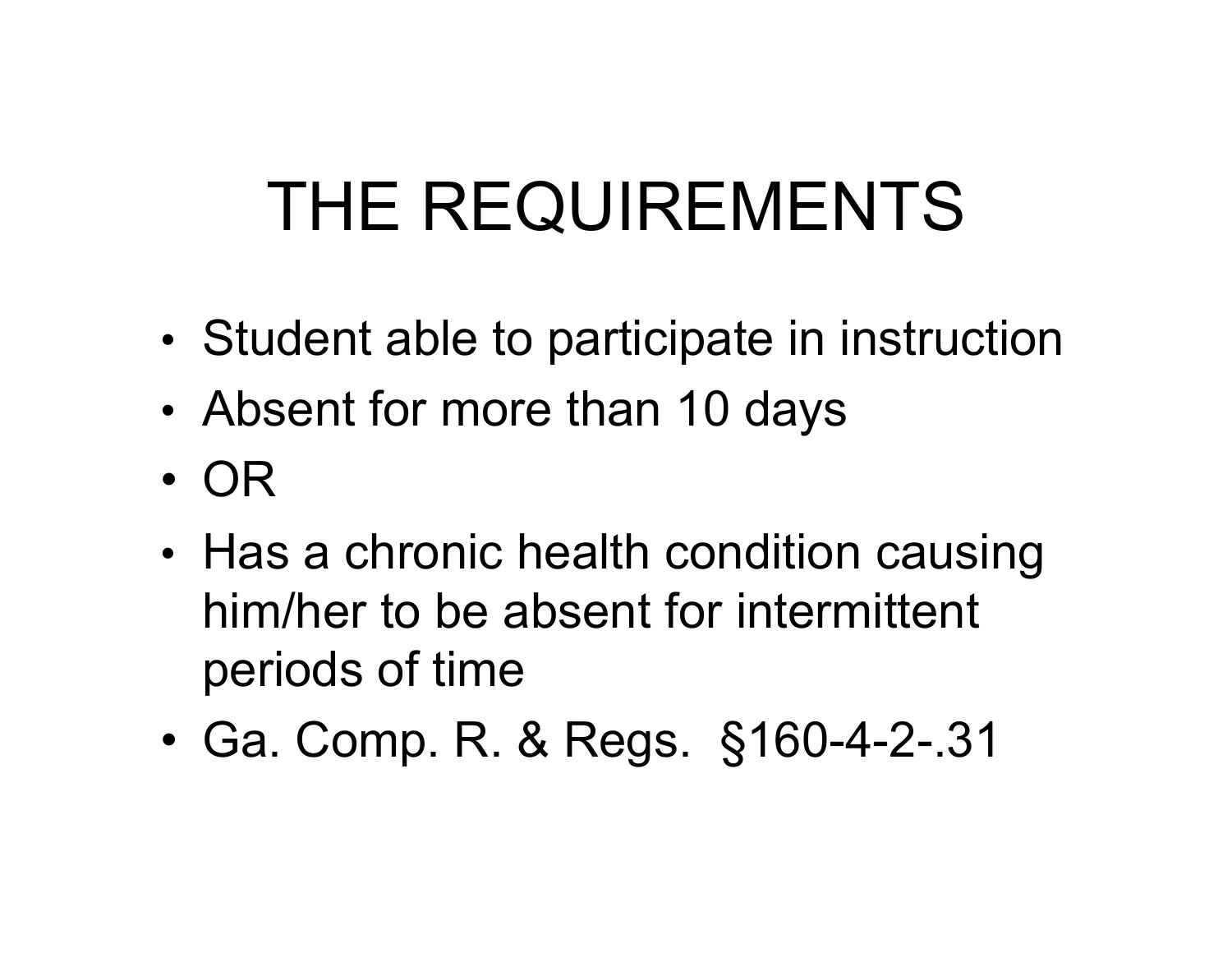# Eligibility Issues

- What health conditions are covered?
- What is "intermittent"?
- Communicable diseases
- Psychiatric/Emotional Disturbance
- Chronic or recurring conditions must be re-documented annually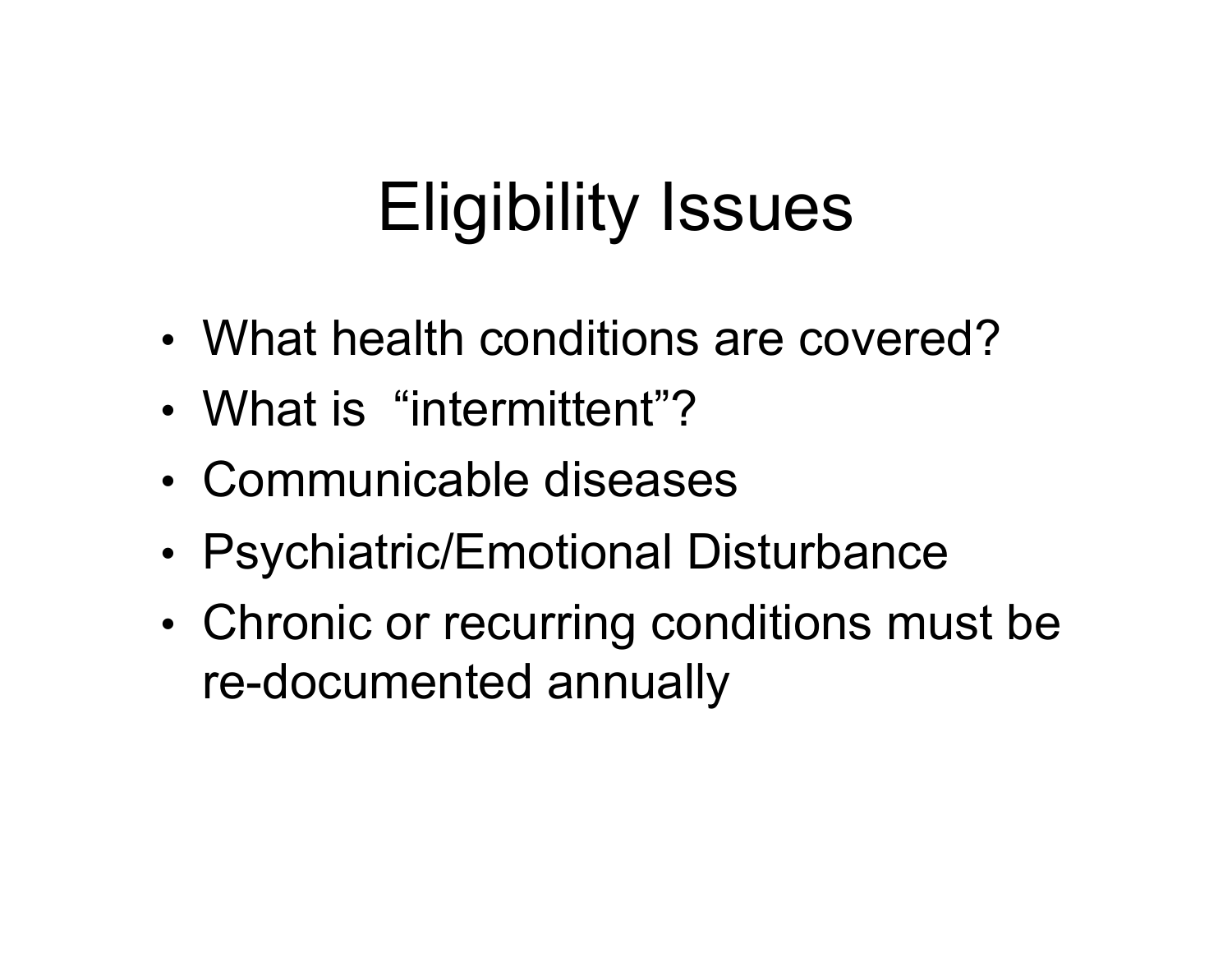#### What instruction?

- Comparable academic instruction working on mastery of the Georgia Performance **Standards**
- A MINIMUM of three (3) hours per week
- From a highly qualified teacher
- If the student has an IEP, implemented in conformity with the services agreed upon by the IEP team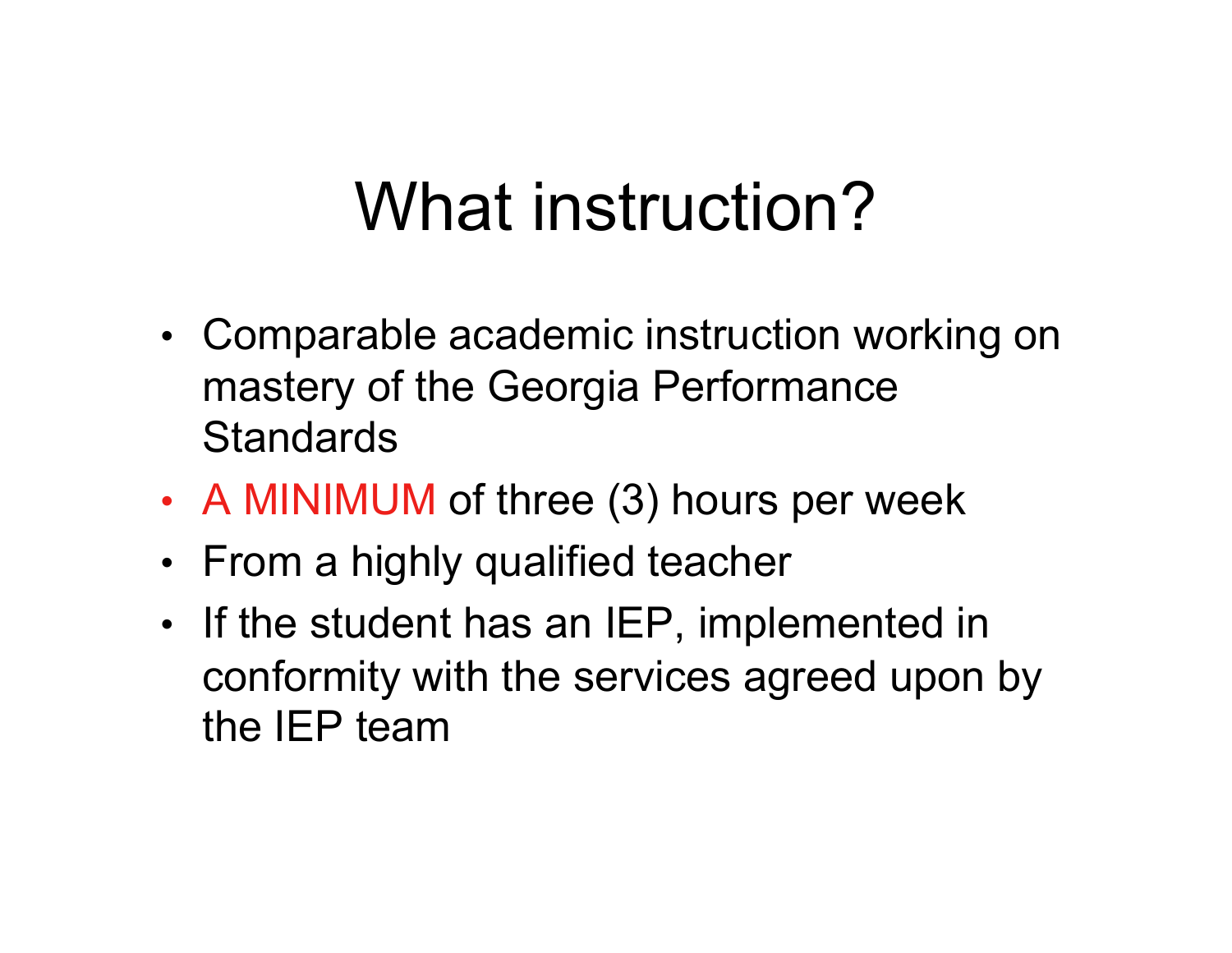### Location of Instruction

- Hospital
- At home, with adult other than teacher present
- Telecommunications (on-line classes)
- Small Groups or One to One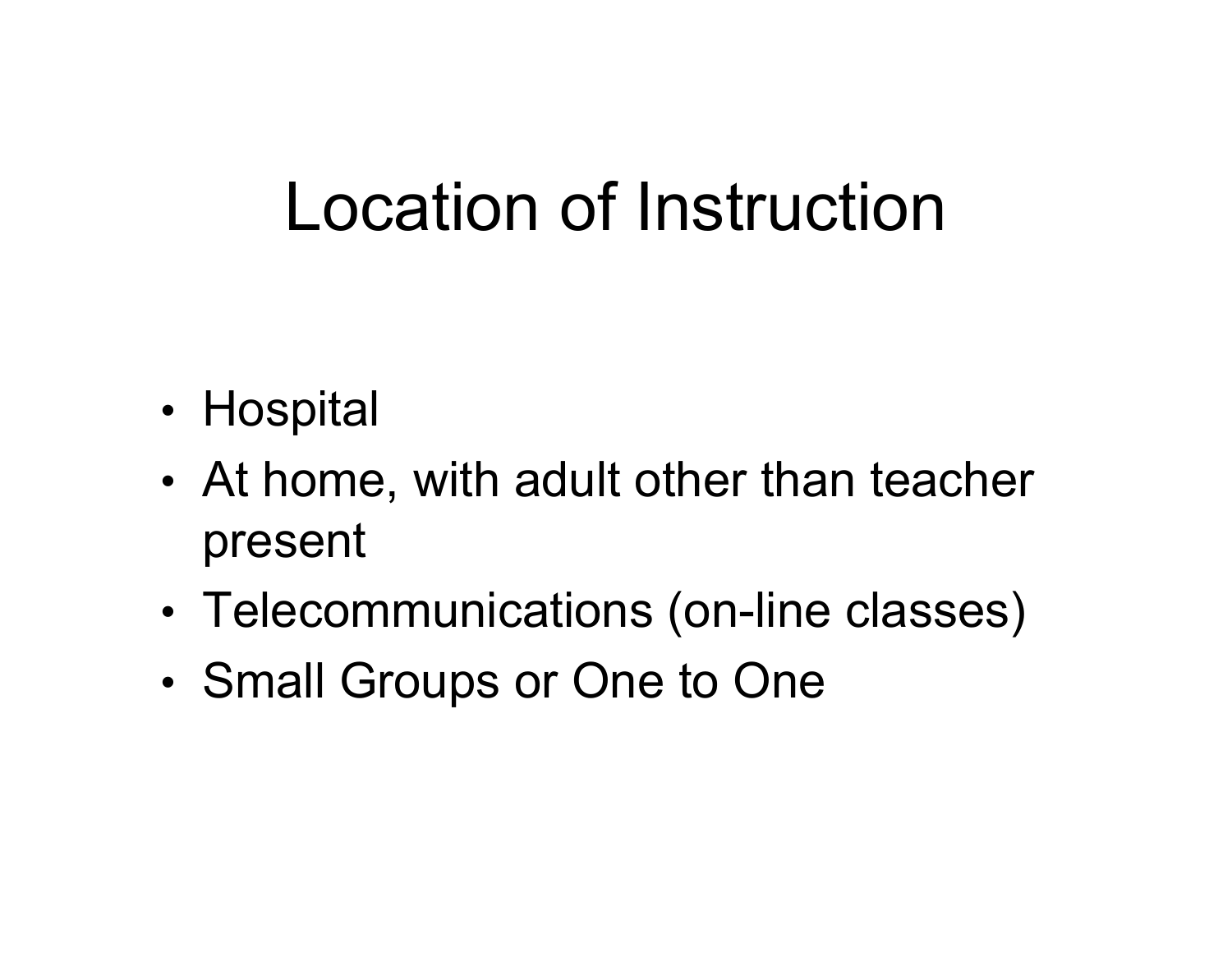#### Other H/H Issues

- H/H students placed outside school system are responsibility of resident school system
- School/Hospital Logistics
	- Communication
	- Contracts
	- Curriculum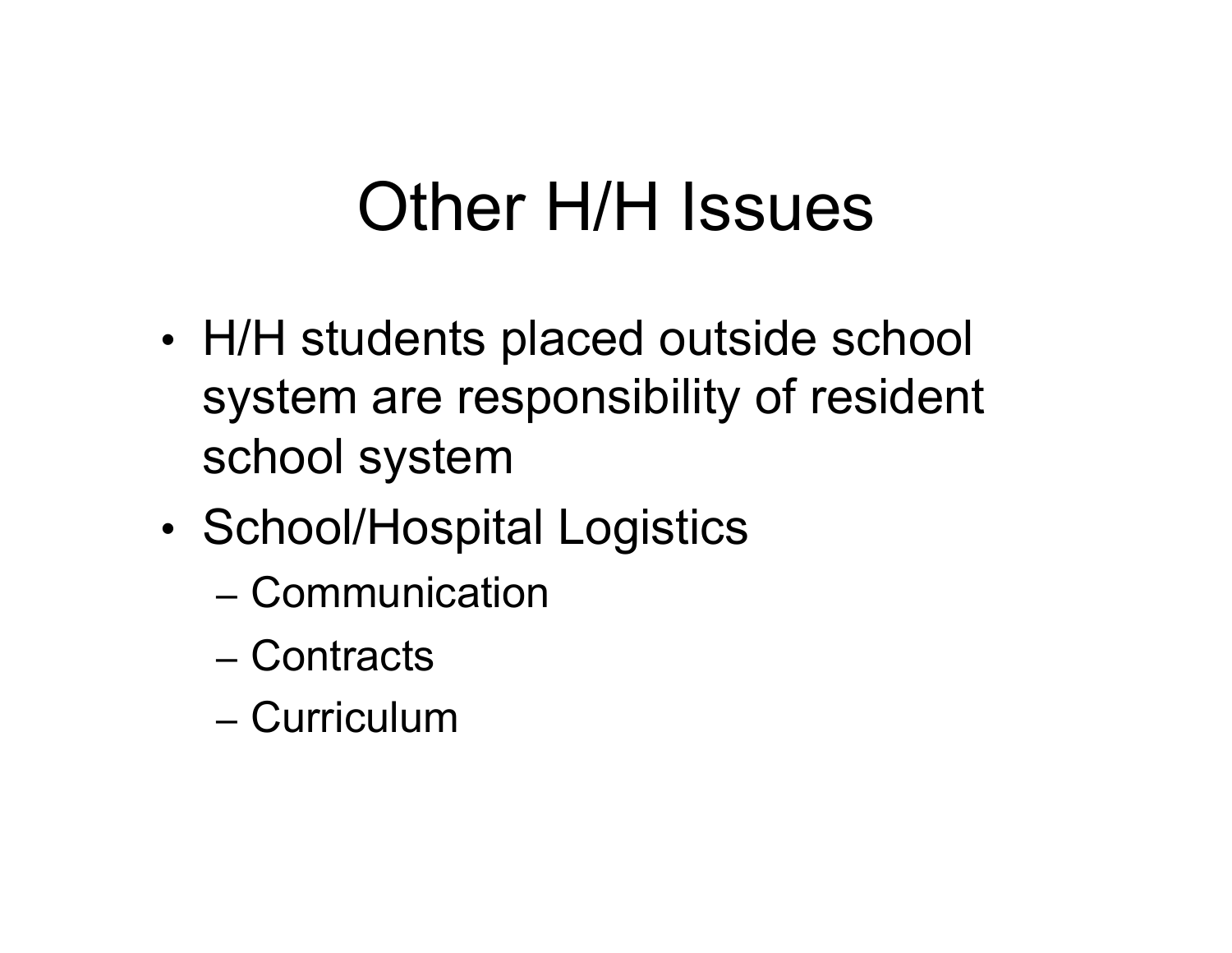### Common Pitfalls

- Delays in Instruction
	- Referral vs. Need
- Eligibility Issues
	- Form vs. Substance
- Determination of Amount of Service
	- State minimum vs. Appropriate
- Making up for lost time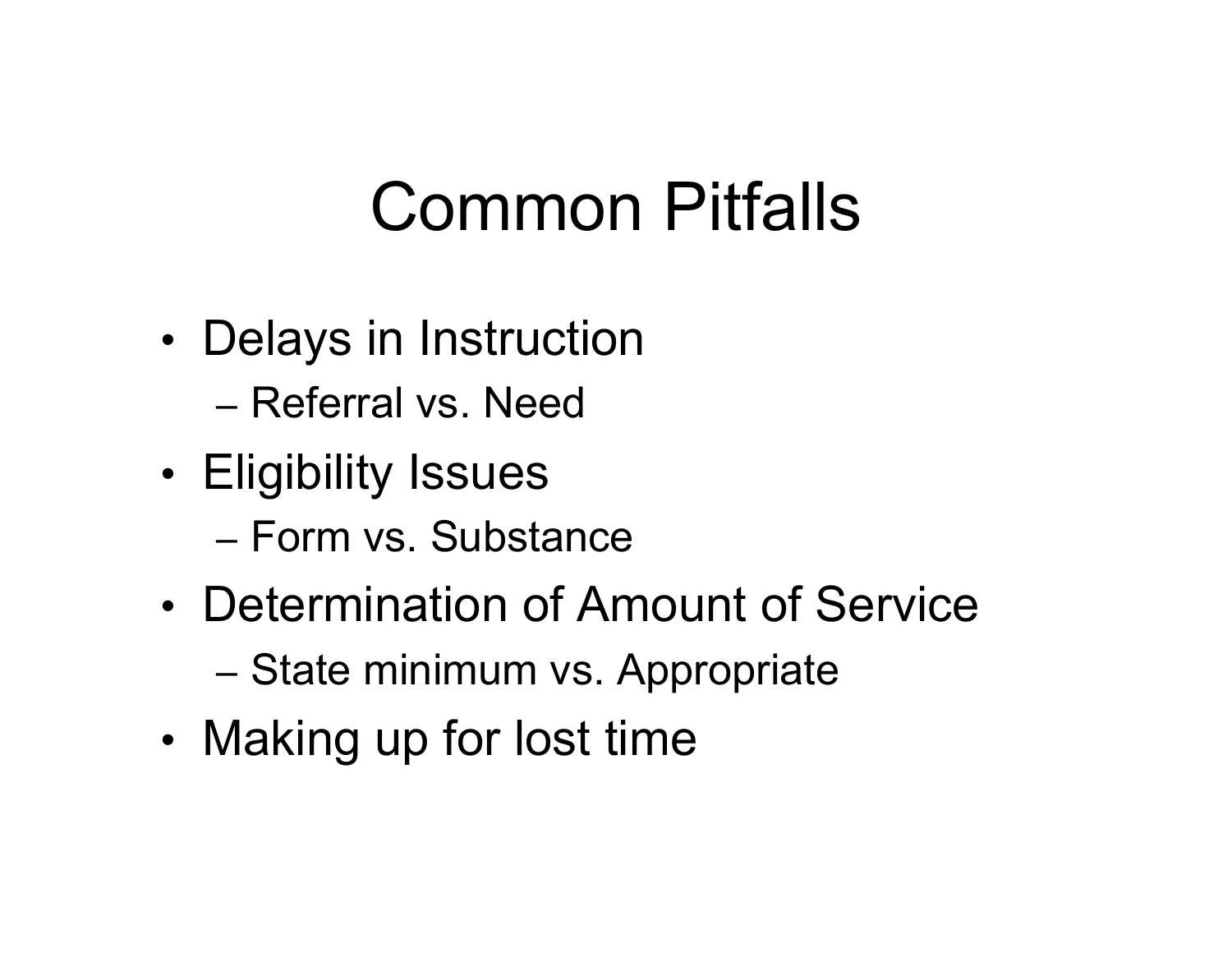## Who can help?

- TeamChild Atlanta with the Atlanta Legal Aid Society
	- clgoodmark@atlantalegalaid.org
	- $-404 614 3955$
- Parent to Parent of Georgia
	- http://p2pga.org/
	- 1-800-229-2038
- Georgia Advocacy Office
	- www.thegao.org
	- 404-885-1234
- Small private bar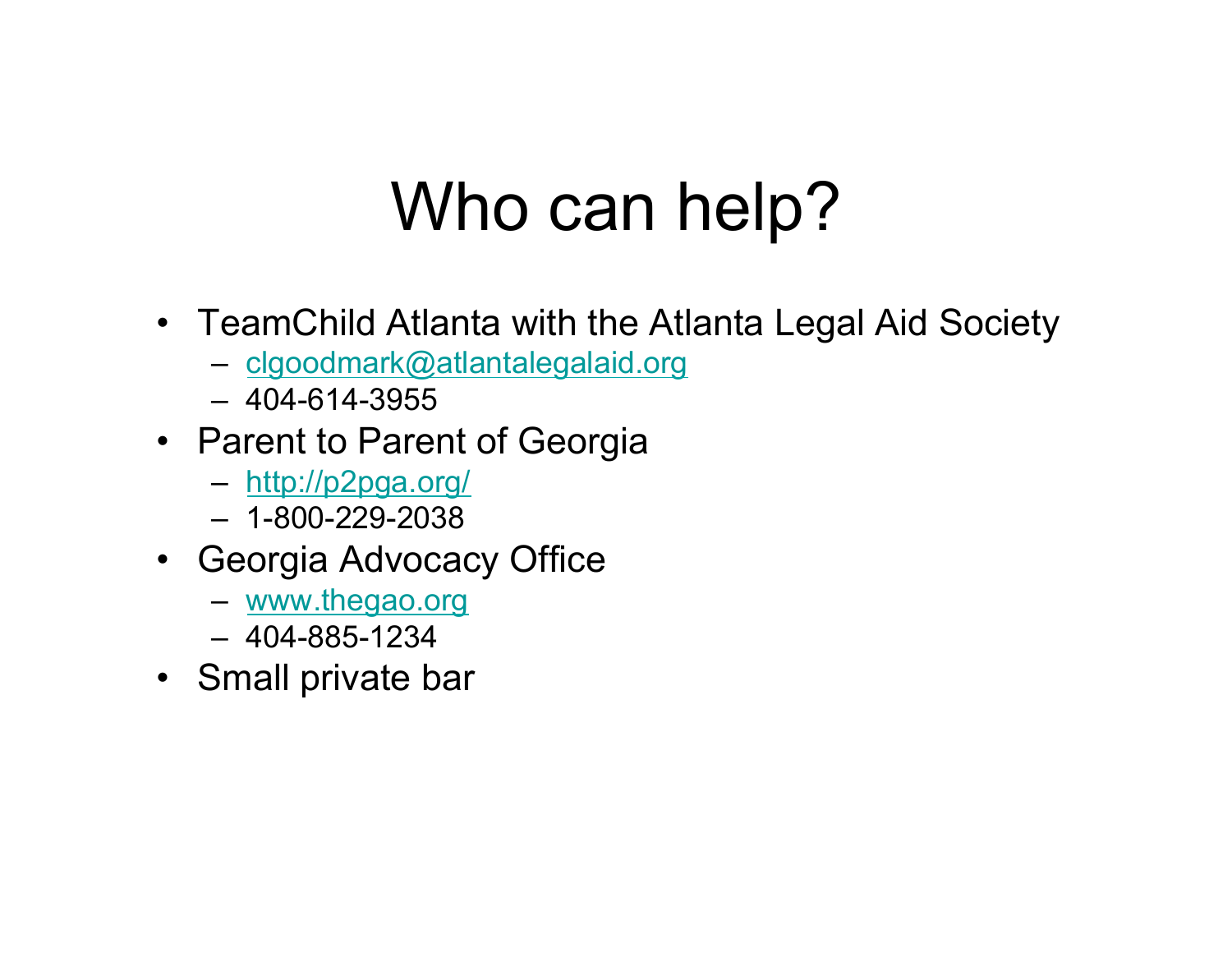#### Resources on the Web

- Wrightslaw www.wrightslaw.com A good starting point for special education law. Website hosted by special education attorney Pete Wright. Good practical guides and some legal research available.
- Georgia Department of Education (GDOE) http://www.doe.k12.ga.us Our state department of education. Contains link to Georgia Administrative regulations, special education forms, and some statistical information regarding No Child Left Behind success.
- IDEA Practices http://www.ideapractices.org US Department of Education grantee website providing information about special education laws and regulations. Site also contains Topic Briefs from Office of Special Education Programs (OSEP).
- Center for Law and Education http://www.cleweb.org General information about education law. Several topical papers on children with disabilities in public schools.
- Council for Children with Behavioral Disorders (CCBD) http://www.ccbd.net/ Information specifically children diagnosed with a behavioral disorder. Site contains information about advocacy for the child with a BD.